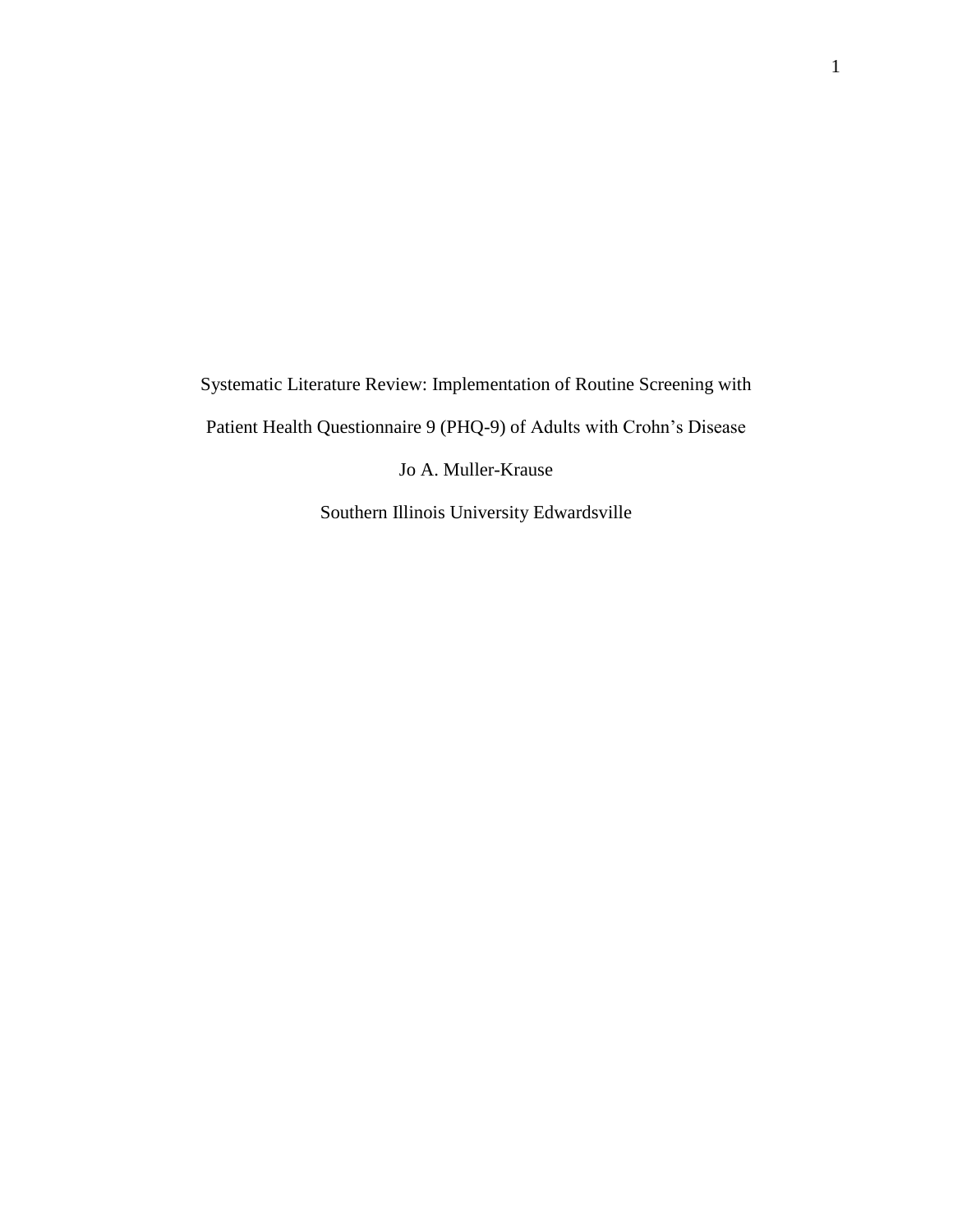#### **Literature Review**

#### **Introduction**

 Inflammatory Bowel Disease (IBD) is the categorical name for the two of conditions that are characterized by chronic inflammation of the gastrointestinal system; Crohn's disease (CD) and Ulcerative Colitis (UC) are the two conditions classified as IBD. There is no cure for CD; physical symptoms of CD may include, but are not limited to, abdominal pain, diarrhea, hematochezia, weight loss, fatigue, anemia, or vitamin deficiencies. The goals of CD treatment are preventing disease progression and achieving both clinical and endoscopic/histologic remission. Evaluation of medical comorbid conditions in CD is routine and considered standard of care; however routine depression screening has not been widely adopted as part of the total IBD care paradigm.

 The psychological impact of CD on the individual's quality of life (QOL) as well as the relationship between these psychological factors has been studied from varying perspectives over the past 20 years. Recommendations for the integration of psychological care/screening have been made, yet the adoption of routine screening as an evidence-based standard of care for CD patients has not been realized in practice. Patients and providers alike have acknowledged that CD can impact mood and QOL (Rubin et al., 2021). The CD disease process and the symptoms associated can range from mild to debilitating, but regardless of severity, the impact on the individual's psychological well-being and QOL can be significant.

 Modern paradigms for chronic care management recognize that there is a bidirectional relationship between depression and the chronic disease. The chronicity of CD requires that the individual be able to acknowledge and develop healthy coping skills (Keefer & Kane, 2017). Even when under the care of a gastroenterologist, the role of the individual in self-care and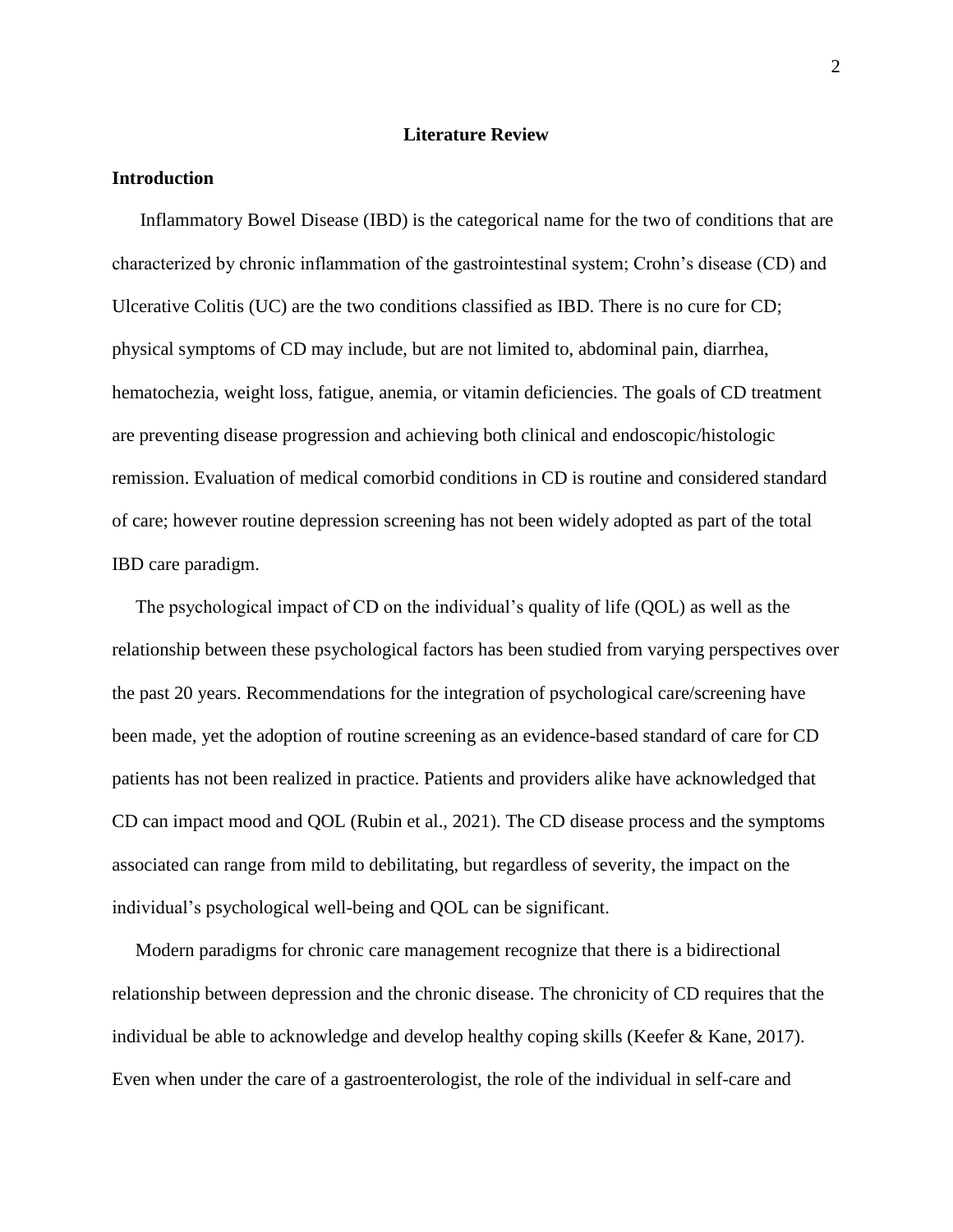active participation in disease treatment is crucial for successful long-term management. Individuals with a chronic medical condition and a diagnosis of depression may potentially demonstrate deficits or characteristics contributing negatively to disease course and burden (Chang et al., 2017). Lorig & Holman (2003) identified three core self-management tasks that an individual must engage in to have the potential for optimal outcomes related to their chronic condition. The three core self-management tasks are:

- 1. Medical management, including all components of care from individual disease knowledge to decision making, to relationship development with the team involved in medical care.
- 2. The creation and maintenance of life roles which are meaningful while also learning to adjust to any limitations that may be related to the disease and the disease process.
- 3. Individual acknowledgment and development of strategies to manage the impacts of IBD over the psychological and emotional aspects of their life (Lorig & Holman, 2003).

 The purpose of this systematic literature review was to explore the most recent literature published related to depression in adult patients  $(\geq 18$  years of age) with CD, and to make the determination if the literature supports the implementation of routine screening for depression with Patient Health Questionnaire 9 (PHQ-9) of adults with CD in the outpatient gastroenterology clinic setting. The intention is not to imply or infer any relationships between depression and CD, but to evaluate the most current literature related to the conditions when comorbid and determine if evidence supports a practice change of screening for depression as part of routine care.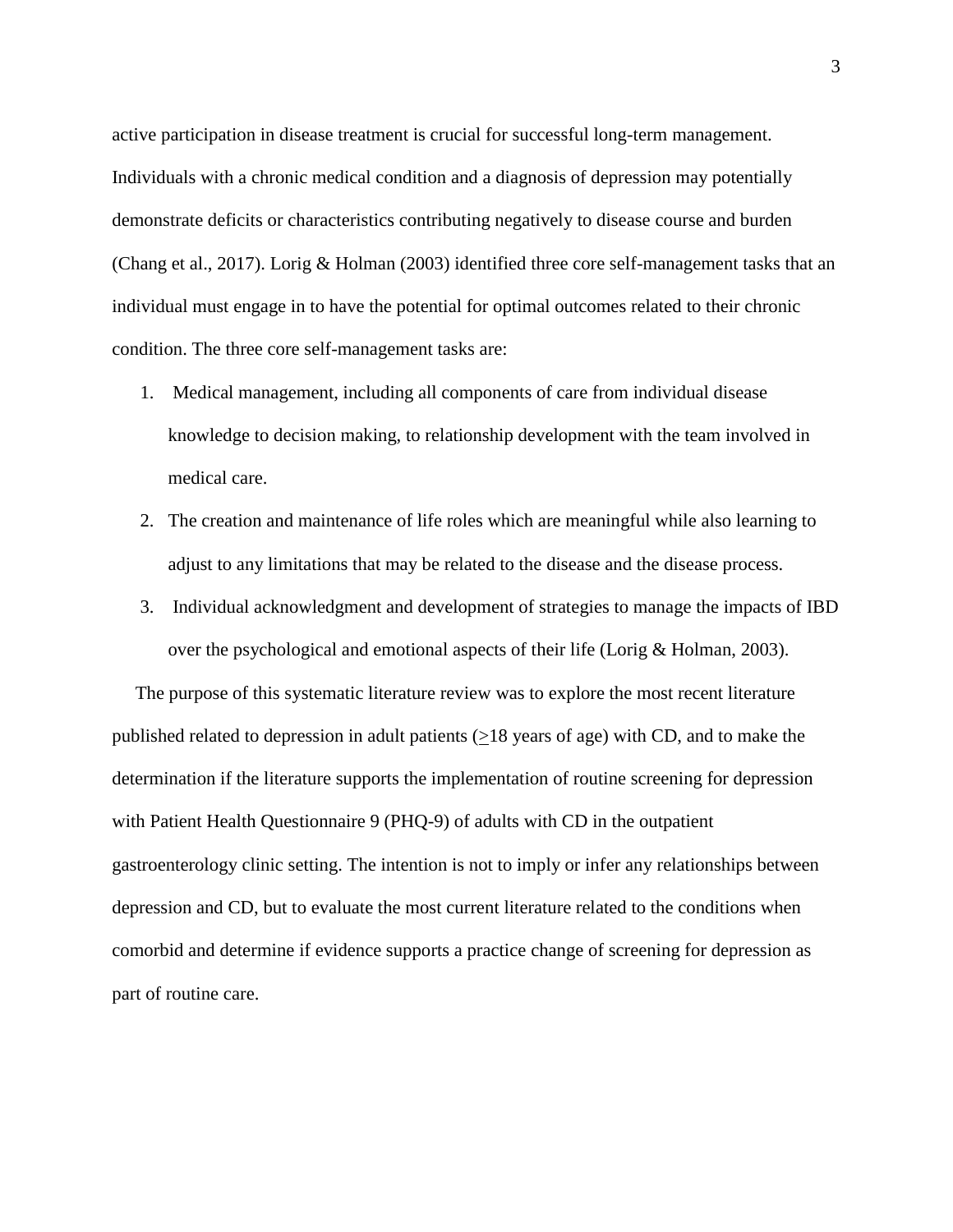#### **AIM statement**

 Increase screening of Crohn's disease adult patients with PHQ-9 in the outpatient gastroenterology clinic during a predetermined six-week timeframe and evaluate the provider perceptions regarding PHQ-9, comorbid depression and CD, and potential integration for practice change.

# **Search Strategy**

 A series of comprehensive literature searches of PubMed, APA PsycArticles, APA PsycInfo, CINAHL Plus with Full Text, Cochrane Central Register of Controlled Trials, Cochrane Clinical Answers, Cochrane Database of Systematic Reviews, Health Source: Nursing/Academic Edition, MEDLINE Complete were performed. Boolean search included terms/phrases: (IBD or inflammatory bowel disease or Crohn's disease) AND (depression or depressive disorder or depressive symptoms or major depressive disorder or mood disorder) NOT (IBS or irritable bowel syndrome) Filters included Humans, English, Adult: 18+ years, from January 1, 2016 – February 14, 2022. The yield of the searches was 505 articles. Systematic reviews were included in the initial search as a method to evaluate if any current (2016-2022) systematic reviews had been published related to this specific question. No systematic literature reviews were included in the final full text record review completed by this author.

# **Results**

 The Preferred Reporting Items for Systematic Reviews and Meta-Analyses (PRISMA) was utilized as a structured guide for the evaluation of material from the above search (Figure 1). PRISMA provides a structured protocol to guide the evaluation of literature and minimize potential for unintentional bias (Page et al., 2021). Duplicates were removed from the initial 505 articles with a total of 277 articles remaining. The remaining articles then were title and abstract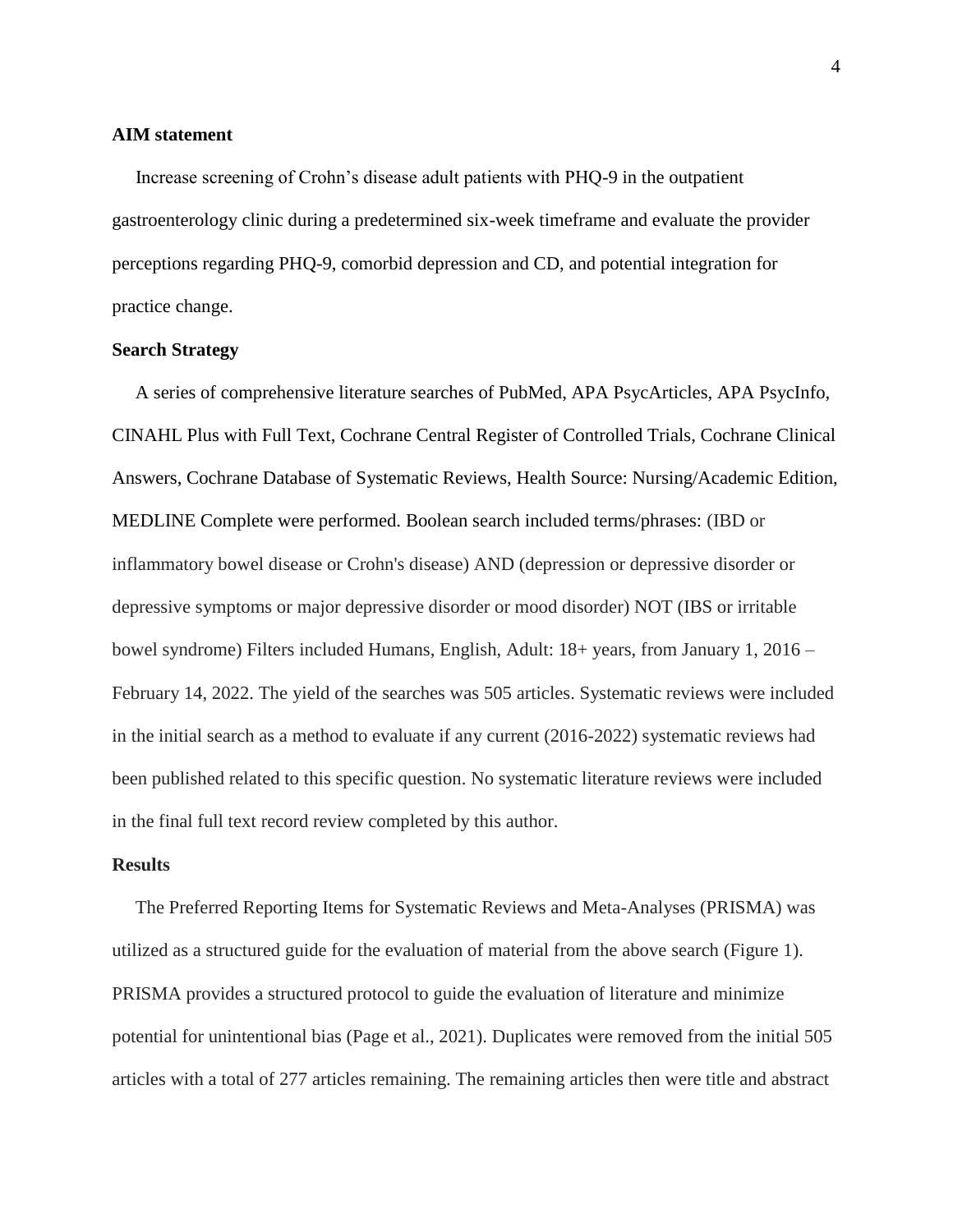screened. The remaining 97 articles were read in total and evaluated using inclusion and exclusion criteria stated below. Johns Hopkins Nursing Evidence-Based Practice (JHEBP) Model evidence rating scales were used as a component of inclusion/exclusion criteria to ensure only articles with evidence of adequate strength and quality were included, and to integrate a component of the Conceptual Framework for future practice integration utilized to support the proposed practice change (Dang & Dearholt, 2018).

 The final number of articles selected for inclusion was 33. Four primary categories for material classification were identified after full articles were reviewed. The four categories are: prevalence of depressive symptoms in CD, impact/outcomes of comorbid depressive symptoms in CD, evaluation/measuring of depressive symptoms in CD, and CD patient perspectives. The final articles were then classified within the four categories identified by this author; there was potential for an article to be appropriate for more than one category dependent on content. Inclusion Criteria:

- Articles generated by the search utilizing terms and limits/filters documented above.
- JHNEBP Evidence Rating Scales strength of the Evidence Level I, II, or III and the Quality of the Evidence being A (High) or B (Good) (Dang & Dearholt, 2018).
- Supportive content via independent searches was integrated into the final written work. Any supportive research materials were screened by the same standards as those for the systematic literature review; all materials met "Filter" criteria and were deemed to meet JHNEBP strength and quality inclusion criteria.

# Exclusion Criteria:

• Systematic reviews of literature.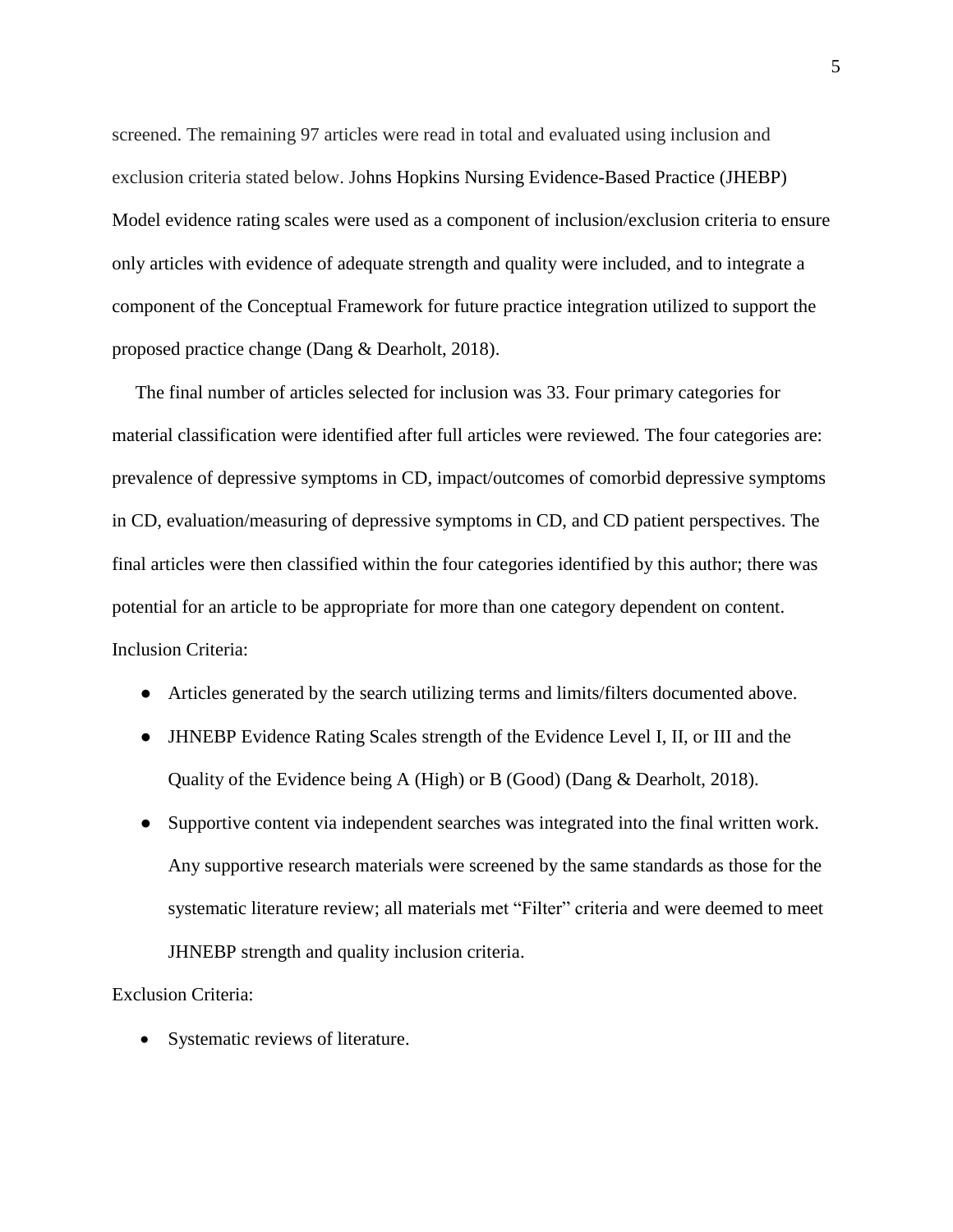- JHNEBP Evidence Rating Scales strength of the Evidence being Level IV and V or Quality of the Evidence C (Low quality or major flaws) (Dang & Dearholt, 2018).
- No delineation between Crohn's disease and Ulcerative Colitis in the body or results of the article.
- No relevance identified related to established subject categories.



Figure 1. PRISMA Flow Diagram demonstrating the information flow through each phase of systematic review (Page et al., 2021).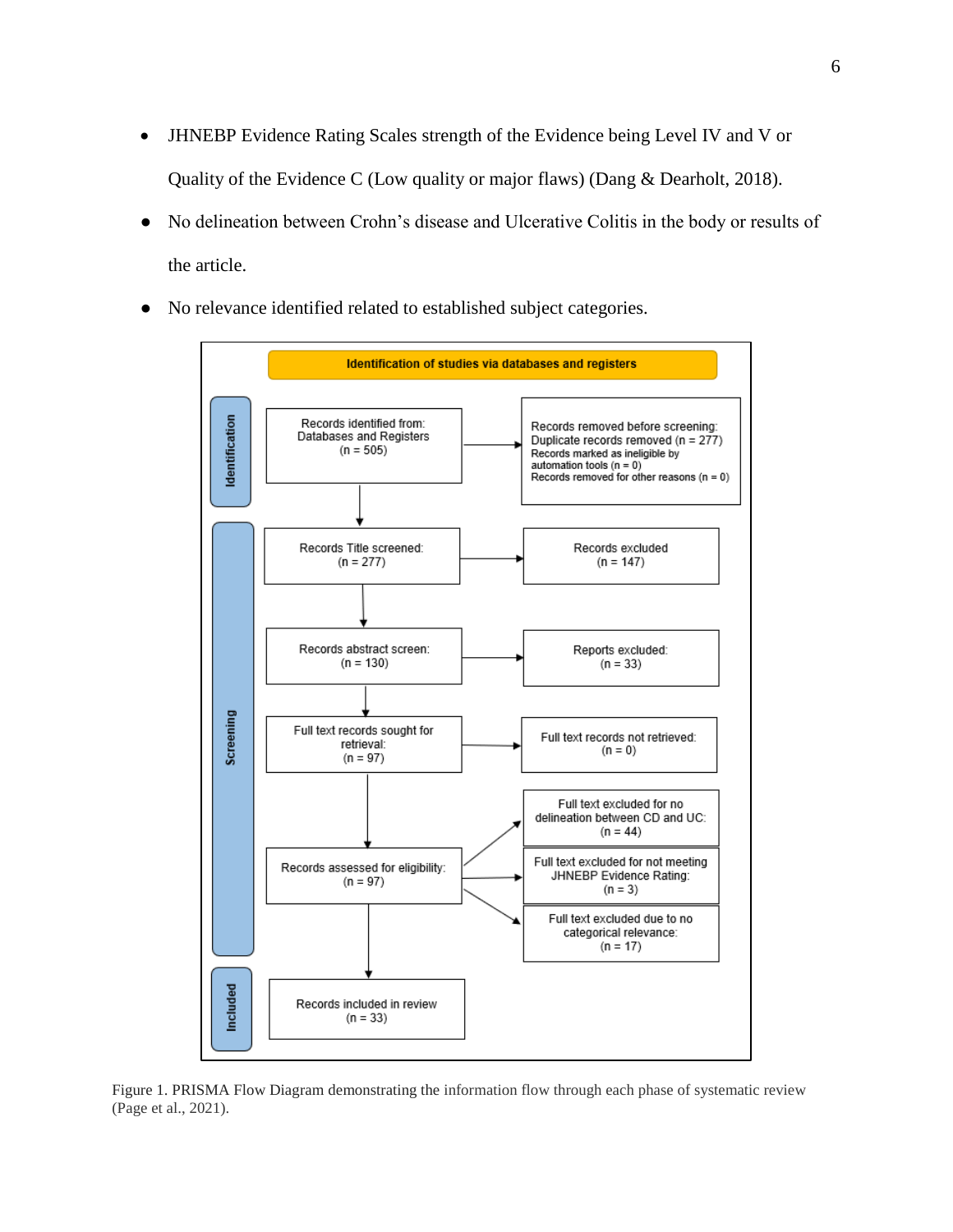# *Organizing Results*

#### **Prevalence of depressive symptoms in the adult CD population**

 Multiple studies have reported that the prevalence and incidence of depression is higher in the CD population when compared to the general population, with prevalence measured in some cohorts of up to 15-24% at least mild levels of depression with screening tools and up to 20% by patient self-report (Bernstein et al., 2019; Bhamre et al., 2018; Kim et al., 2016; Jackson et al., 2018; Kochar, Barnes, et al., 2018). The potential for underestimating and undervaluing the frequency and impact of depression in CD patients could result in irreparable psychological and physical damage; prevalence rates acquired by self-report have revealed that 61.7% of CD patients reported experiencing depression or anxiety related to their IBD during the two weeks prior to completing the questionnaire (Yan et al., 2020). A large retrospective matched cohort study revealed the presence of an increased rate ratio (IRR) for depression in males but not females compared to population controls; this indicates the potential for CD to serve as a precursor for depression in males with CD (Bernstein et al., 2019). The specific pathogenesis of depressive symptoms in the IBD population may be a topic of debate, yet it is undeniable there is an increased prevalence documented with IBD, and specifically CD.

 Affective character traits are identified as: depressive, irritable, anxious, cyclothymic and hyperthymic; it is postulated that an individual with affective temperament would be more likely to be at risk for mood disorders. When comparing IBD patients against a control group regarding the presence of affective traits, it was identified that individuals with CD scored significantly higher in depressive, irritable and cyclothymic measurements when compared to UC. This increased presence of affective traits could suggest that individuals with CD may be at increased risk for mood disorders (Bieliński et al., 2018).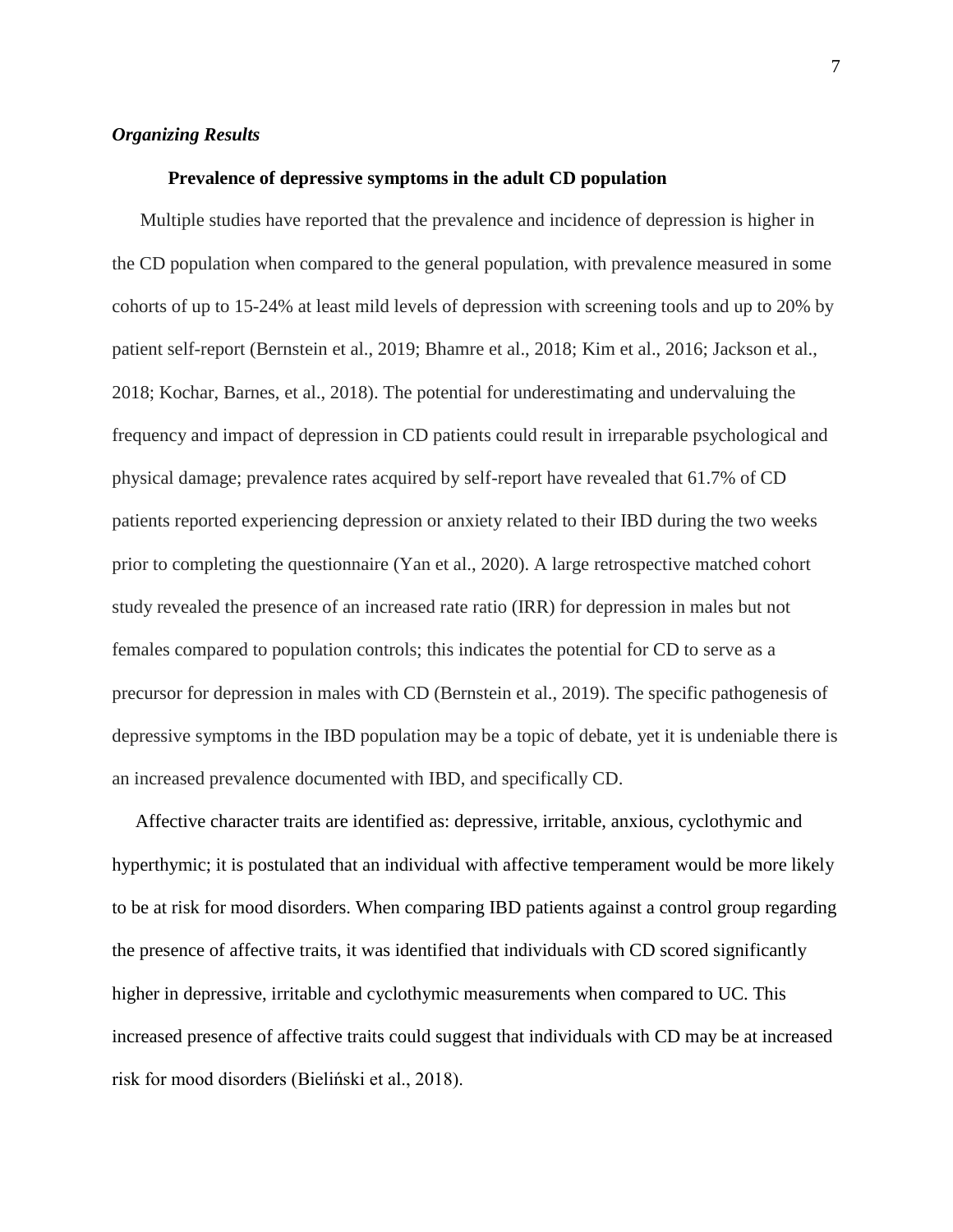Symptoms of depression have been identified to occur at a frequency higher in the IBD population (49%) in contrast to the non-IBD population (23%). The same study with these findings utilized items 2 and 9 from the PHQ-9 to screen for depressive symptoms and identified that 8% of CD patients screened positively for depressive symptoms (Bhandari et al., 2017). A large nation-wide cross-sectional study in France, with the cohort majority diagnosed with CD  $(61\%, n = 721)$ , evaluated the overall disease burden of IBD using six validated questionnaires with results showing a higher than anticipated presence of depression (49.4%). These findings were consistent with similar depression rates (16%) from a study evaluating rates of depression in individuals with CD 5 years after a CD related surgery (Williet et al., 2017). There is potential for clinically active disease to serve as the only independent risk factor for major depression when comparing clinical remission versus clinically active disease; the overall risk of major depression with active CD has been documented to be as high as 42.4% and that 33.0% suffer with mild depression (Geiss et al., 2018).

 CD patients with increased scores on the gastrointestinal (GI) Patient-Reported Outcomes Measurement Information System (PROMIS®) have been shown to also have increased scoring on measures of disease activity and decreased QOL indicators; these findings suggest that increased CD symptom burden may have a relationship with psychosocial dimensions impacting QOL (Kochar, Martin, et al., 2018). The increased disease severity of CD, identified as a score of >450 by Crohn's Disease Activity Index (CDAI) score has shown to correlate with a higher frequency of depression identified by a PHQ-9 cut off score of  $\geq$ 10 for depression and Hamilton Depression Scale (HAM-D) >24 (Bhamre et al., 2018). A higher level of disease activity of CD patients in an outpatient Brazilian IBD clinic was found to be associated with higher anxiety scores, and decreased QOL; this same study found 100% (n=9) of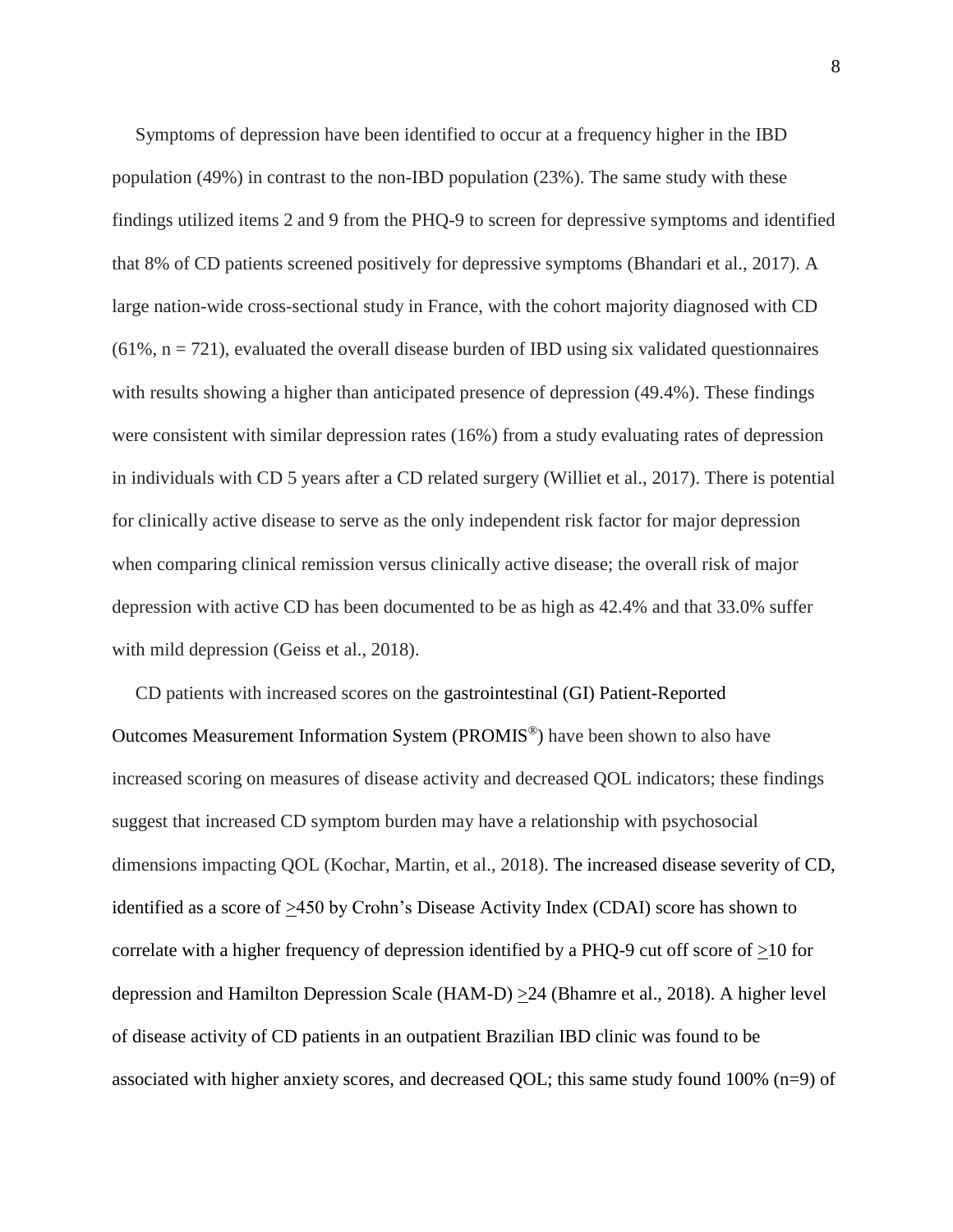CD patients with positive disease activity scored by Harvey-Bradshaw Index (HBI) also scored positive for depression via Hospital Anxiety Depression Scale (HADS). Twenty percent of those CD patients with HBI indicating remission also scored positive for depression on HADS (Calixto et al., 2018). These findings suggest that depressive symptoms are present across the continuum of CD and that the relationship between symptom burden and psychosocial symptoms can be associated with negative impact on QOL.

# **Impact/outcomes of comorbid depressive symptoms in CD**

 Whether measurable or perceived, the impact of CD can affect disparate aspects of an individual's life, including financial burden related to increased expenditures associated with CD. The same can be said, and is documented about depression, and thus the presence of concomitant depression and CD could not only result in exacerbation of a medical condition, but also amplify the intensity in which other domains of life are affected. It has been suggested that there is a bidirectional relationship between depression and chronic disease. This bidirectionality of the relationship between depression and disease is suggested, in that, the presence of poor health resulting in poor self-management will result in continued poor health and additionally that inflammation can potentiate depression while depression can potentiate inflammation (Keefer & Kane, 2017). Araki et al. (2020) found that a majority (75%) of IBD patients believed that their disease could be exacerbated by psychological stress. A positive correlation was revealed through scatter plotting between increased Center for Epidemiologic Studies Depression (CES-D) scale scoring and elevated CDAI scores (Araki et al., 2020). Acceptance of the concept of bidirectionality between depression and disease highlights the importance of self-care, adherence to treatment, and advocacy by the individual in their treatment course (Keefer  $\&$ Kane, 2017).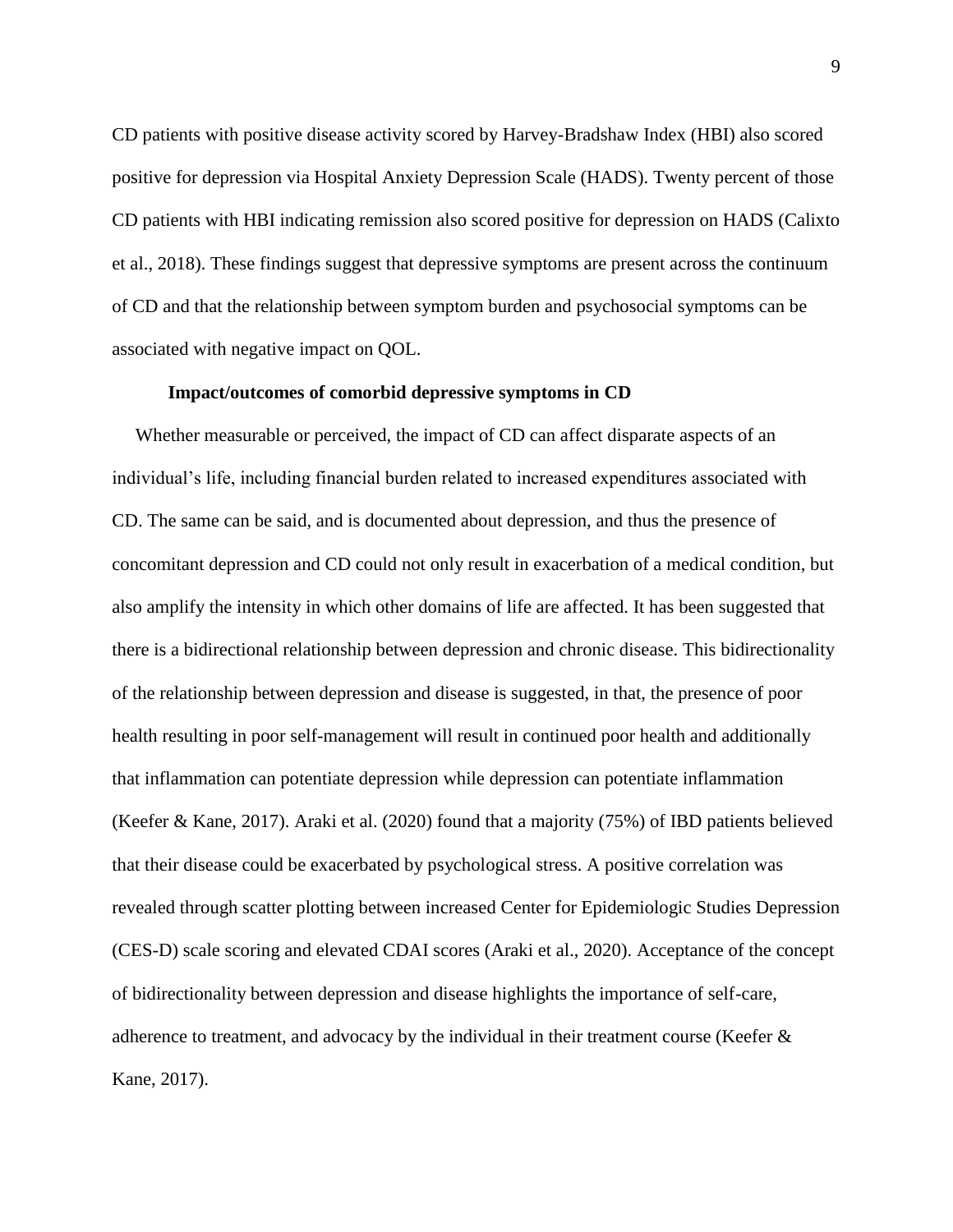A relationship was demonstrated between scoring positive for depression on PROMIS® and scores indicative of increased disease activity one year later using Short Crohn's Disease Activity Index (SCDAI). Additional association has been observed between the odds of active CD and baseline t-scores indicating depression (Gaines et al., 2016). Depression and somatization have been shown to correspond with patient reported clinical disease activity without correlation to mucosal inflammation (Gracie et al., 2016). This is not indicative alone of one condition serving as a precursor for the other, but more so provides support for the need to identify and treat both depression and CD.

Higher Patient Health Questionnaire 8 (PHQ-8) scores ( $\geq$ 5 consistent with mild depression and  $\geq 10$  consistent with moderate to severe depression) have been correlated with poorer clinical outcomes and decreased time to clinical recurrence (Kochar, Barnes, et al., 2018). This same association between depression, and to a lesser degree anxiety, has been shown to correlate with decreased interval to clinical recurrence. The published research available demonstrates a statistically significant relationship between depression and clinical recurrence in both CD and UC patients who reported clinically relevant symptoms of depression (HADS score  $>7$ ) that correlated to shorter intervals until clinical recurrence in comparison to their counterparts without depressive symptoms (Mikocka-Walus et al., 2016). Gaines et al. (2020) documented evidence supporting their hypothesis that the affective-cognitive dimension of depression can serve as a predictor of patient reported CD activity, but not the converse.

 A trend was identified that CD patients were at increased risk for major depression when compared with UC patients; 42.4% of patients with active disease were identified to be at increased risk for major depression. These findings were further supported when a correlation between increased disease activity, elevated fecal calprotectin (biochemical measurement of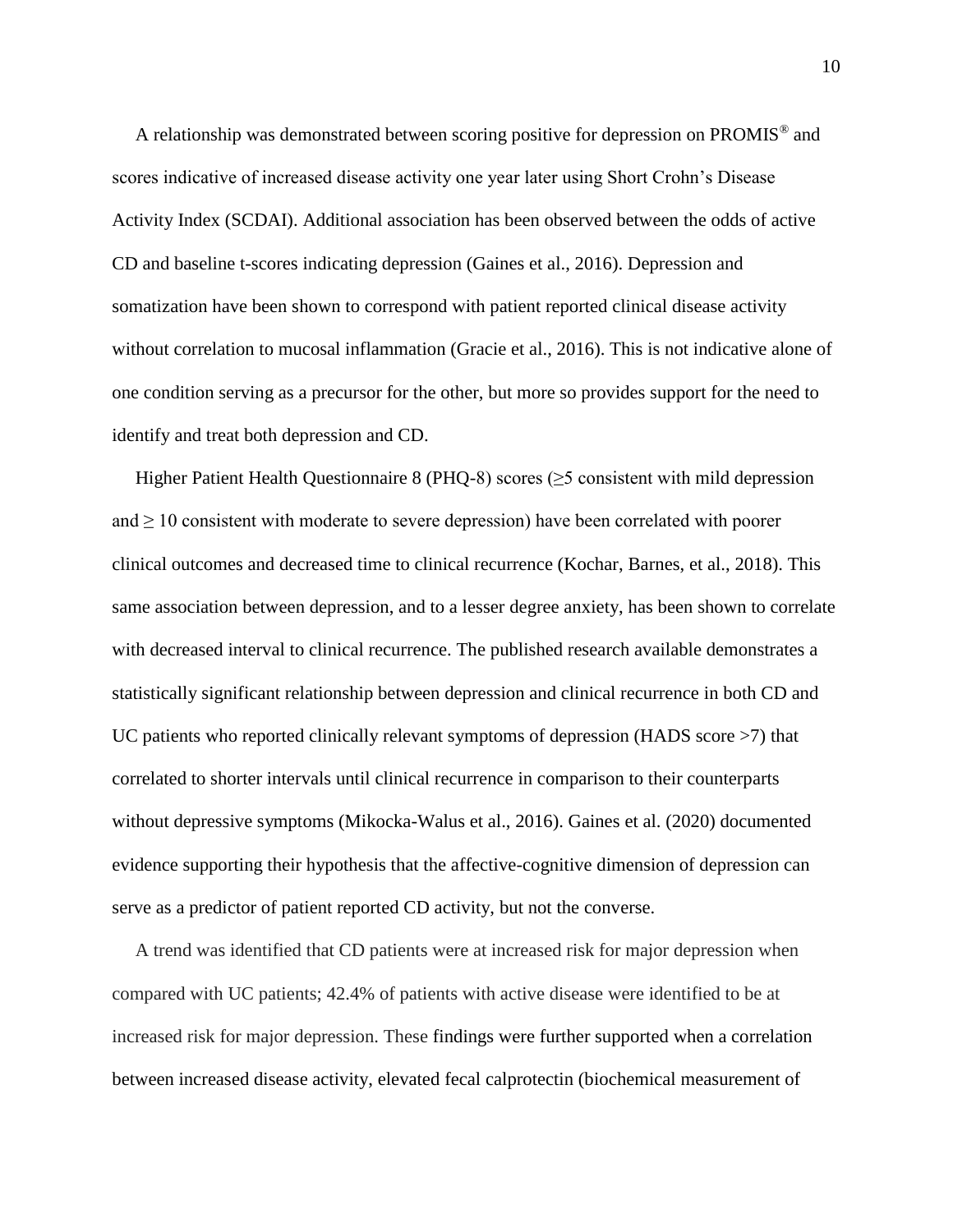inflammation in the intestines), and decreased QOL scoring correlated with PHQ-9 scores indicative of depression (Geiss et al., 2018). Immunomodulator (IMM) therapy is considered escalated treatment in the medical care of IBD, and it has been identified that CD patients with symptoms of anxiety and depression were more likely to be treated with IMMs in comparison to their UC counterparts. Increased corticosteroid utilization was also observed in CD patients with depression (Navabi et al., 2018). CD patients with symptoms of depression/anxiety demonstrated higher CDAI scores and higher simple endoscopic scores for CD (SES-CD) when compared to a matched cohort without depression/anxiety symptoms. The same cross-sectional study from the southwest China IBD referral center found those CD patients with depression/anxiety symptoms compared to those without depression/anxiety symptoms were prescribed corticosteroids more frequently (42% vs 28.3%) and had an increased likelihood of undergoing surgery related to CD (56.5% vs 41.5%) (Gao et al., 2021).

 Active CD can result in disability related to the objective loss of functioning and the possible physical manifestations of the disease such as fatigue, diarrhea, abdominal pain, nutritional deficiencies, or arthralgias. Increased disability levels related to CD have been found with increased levels of depression, decreased QOL, and increased anxiety (Chan et al., 2017). Patients with CD have demonstrated markedly worse impairments of QOL compared with UC patients (IsHak et al., 2017). The observation of higher depression scores correlating with an increase in symptoms reported by Tomazoni & Benvegnù's (2018) in their cross-sectional survey supports that CD QOL may have a relationship with depressive symptom reporting and disease activity. The median duration of absenteeism in CD has been estimated at 120 days, and treatment with Tumor Necrosis Factor (TNF) antagonists/anti-TNF medication has been shown to be associated with work productivity loss (Williet et al., 2017). Anti-TNF medications are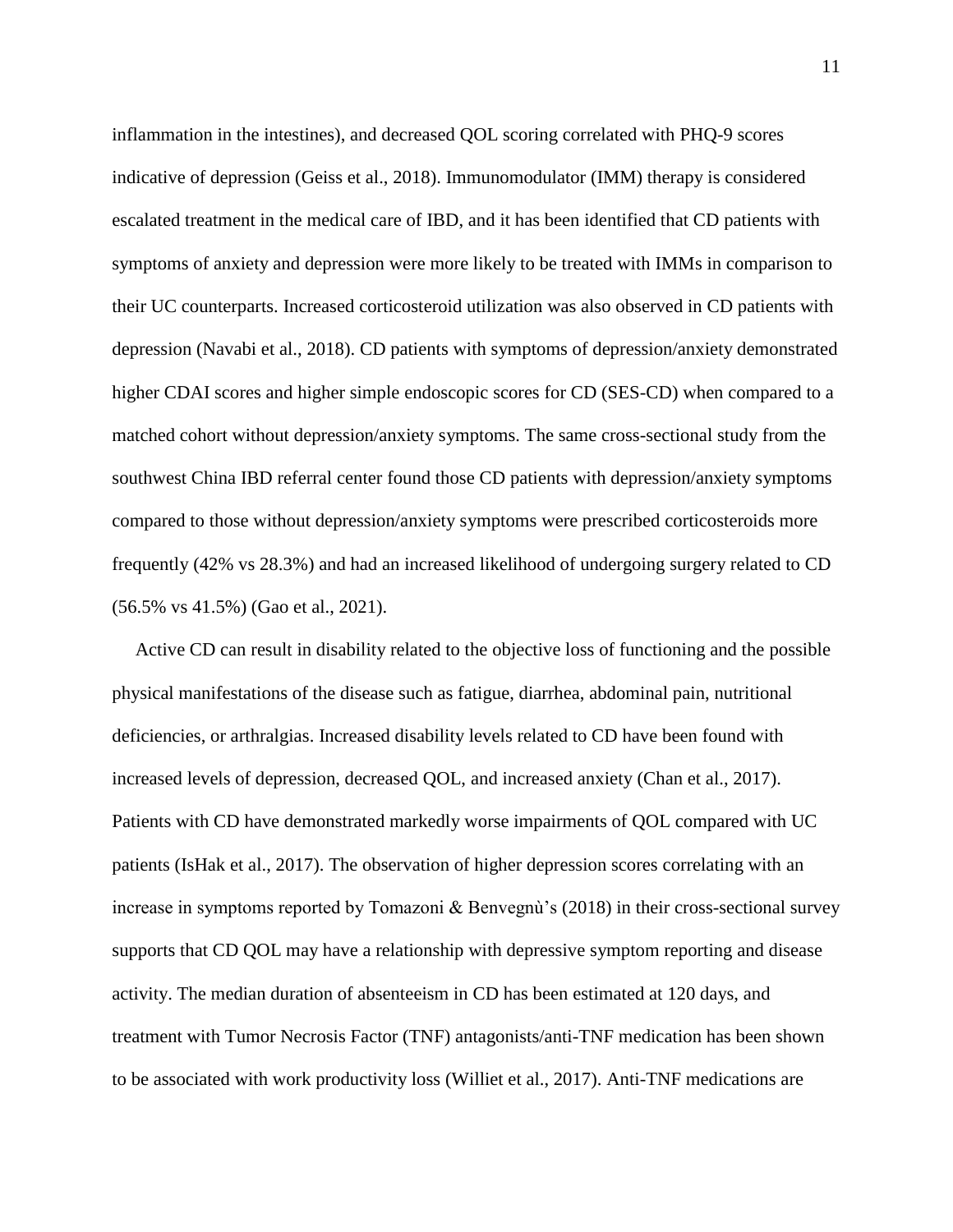utilized later for treatment in "step up" approach for severe disease or initially in severe disease phenotypes using the "top-down" approach (Tsui  $\&$  Huynhb, 2018). This suggests that severe disease may impact potential work disability (Williet et al., 2017). This evidence should be of potential concern due to the findings of a two-year retrospective chart review identifying that when depressive symptoms, evaluated using a PHQ-9 (score  $\geq$  10), are present at baseline, they were associated with anti-TNF therapy non-adherence and that prevalence of depressive symptoms was higher in the population that stopped medication due to non-compliance rather than a medical reason (Calloway et al., 2017). Additionally, CD patients that were depressed at baseline via PHQ-8 were found to have a 2.5 times higher risk to be taking narcotics at 24-month follow-up (Kochar, Barnes, et al., 2018).

 Evaluation of hospital readmission rates of CD patients post discharge demonstrated that the presence of depression increased the odds of hospital readmission within 90 days. Medicare insurance coverage was observed in 29% of those CD patients, and with increased readmission the potential for medical provider financial penalties could increase exponentially. These findings were highlighted in a retrospective cohort study utilizing data from 2013 obtained from the Nationwide Readmission Database. The findings include that IBD hospitalizations numbered 52,498 with 63% related to CD; and the median total readmission charges for patients with CD were \$25,862 (Barnes et al., 2017). Healthcare utilization for CD patients with anxiety and depressive symptoms was identified to be increased in the areas of hospitalization, imaging, surgical intervention, "no-show" clinic visits, IMM therapy, and corticosteroid usage. When evaluated separately there was no statistically significant difference between only depression or only anxiety (Navabi et al., 2018). Depression was correlated with a quantifiably significant increase in healthcare cost in commercially insured patients with CD; increased utilization was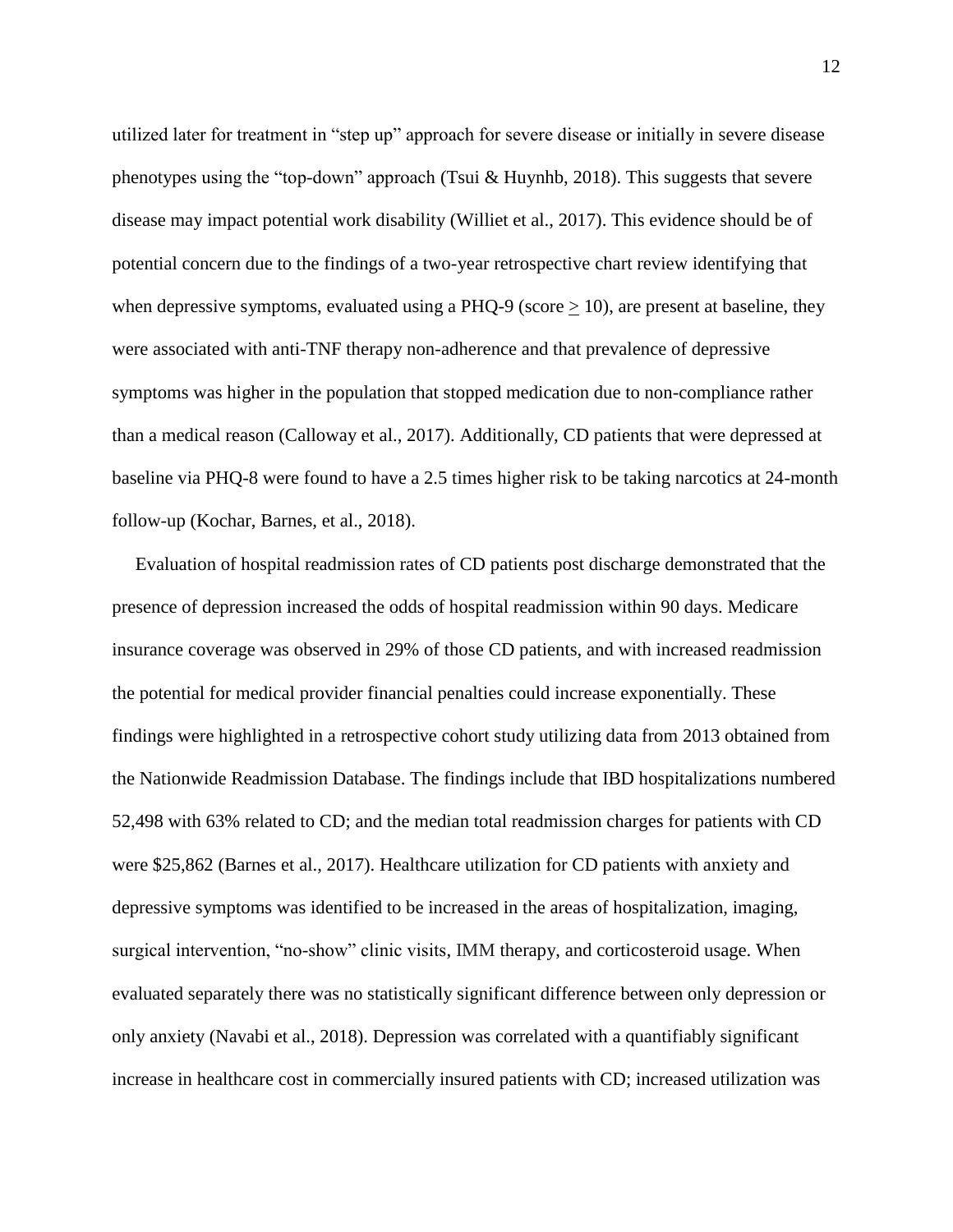identified in the areas of emergency department visits, likelihood of computed tomography (CT), and surgical interventions (Wong et al., 2019).

 The findings discussed in this section support a relationship between depression and CD, and further support the concept of bidirectionality of these conditions without suggesting one as a precursor, but more of an interconnected relationship. Early identification through routine screening and subsequent intervention related to depression in the CD population may result in prevention of any potential negative relationship, overall improved disease outcomes, and promote the curtailing of increased healthcare utilization and associated costs.

### **Evaluation/measuring of depression in CD**

 The increased prevalence of depression in not only the IBD population, but more specifically the CD population, has repeatedly been documented. This supports the implementation of a well validated depression screening tool to be utilized as part the paradigm of CD patient care. There has been no significant research reported to date about what percentage of IBD patients have been screened for depression routinely, but one study found that only 36% of individuals with IBD and symptoms of depression had seen a mental health professional the year preceding survey completion (Bhandari et al., 2017). Use of PHQ-8 was demonstrated more sensitive than a single self-report question assessing depression. Higher PHQ-8 scores have been shown to correlate with poorer clinical outcomes and decreased time to clinical recurrence. In the same study, it was reported that 20% of CD patients self-reported being depressed at baseline with 38% scoring positive for depression per PHQ-8 scale  $(p<0.01)$  (Kochar, Barnes, et al., 2018).

 PHQ-9 is a nine-item self-administered screening tool specific for depression. PHQ-9 is the same tool as PHQ-8 with the addition of one question specifically focused on suicidal ideation (SI). It is a simple rapid tool with clear criteria for depression severity. PHQ-9 focuses on the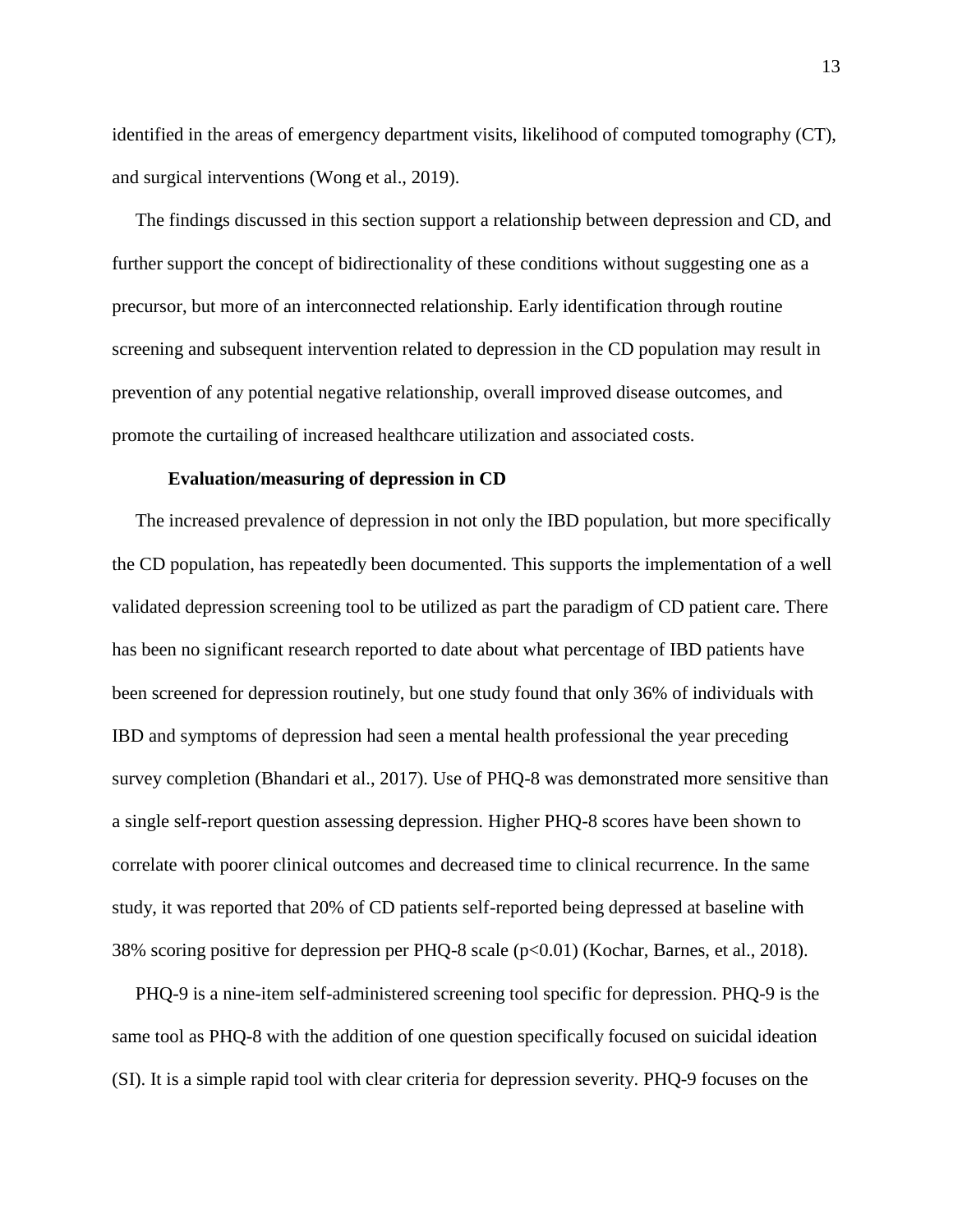Diagnostic and Statistical Manual of Mental Disorders, fourth edition (DSM-IV) criteria for Major Depressive Disorder (MDD) (Kroenke et al., 2001). PHQ-9 is provided online by the American Psychiatric Association as the Disorder-Specific Severity Measure for depression (American Psychiatric Association, 2022). PHQ-9 is available at no cost in the public domain and is currently being utilized routinely in clinical settings. When compared for both reliability and validity against Hamilton Depression Scale (HAMD-17) there was a statistically significant correlation between the two tools demonstrated, and this further supports the use of PHQ-9 for even the most severe levels of depression (Sun et al., 2020). The composition and content of PHQ-9 inclusive of criteria for MDD is vital due to individuals with CD being considered at increased risk for major depression when compared with individuals with UC (Geiss et al., 2018).

 PHQ-9 has been found to have the highest sensitivity (95%) when evaluated against PHQ-2, Hospital Anxiety and Depression Scale, Kessler-6 Distress Scale, and PROMIS® for depression identification in the IBD population. None of the depression scales demonstrated superior psychometric properties, but all were considered valid. The use of a self-administered symptom scale, such as PHQ-9, has the benefits of time saved for patient and clinic, benefit of standardized scoring, and continuity of symptom severity monitoring (Bernstein et al., 2018). Multiple screening tools have been studied and implemented in published research. There is a question if the PHQ-9 could potentially overestimate depression due to some symptom overlap between IBD and depression, such as the symptoms of fatigue and appetite change, but when IBD patients that screened positive with PHQ-9 were evaluated, 90% had a depression diagnosis confirmed by a psychiatrist (Byrne et al., 2017).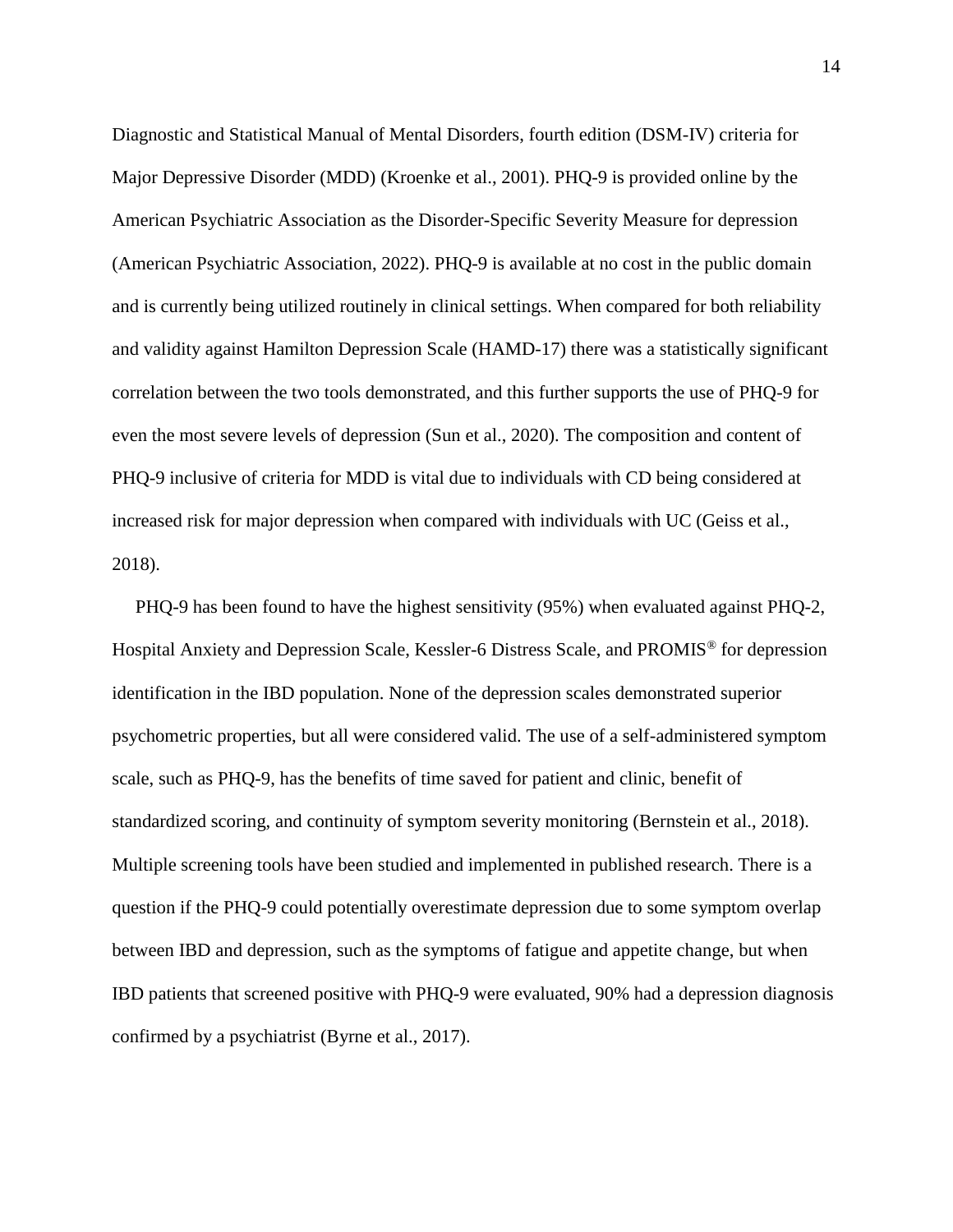There has not been a significant amount of research specifically related to suicidality in the IBD patient population. PHQ-9 specifically assesses suicidality in item 9 inquiring about thoughts self-harm and if the individual feels that they would be better off dead. These specific questions have been validated as a screen for suicide risk/suicidal ideation. SI has been documented to be prevalent in IBD patients with one study measuring SI at a rate of 5.25% with the majority patients being male, white, and having CD. This same study demonstrated direct correlation between SI and depression severity and decreased QOL related to IBD (Hashash et al., 2019). PHQ-9 has shown 100% sensitivity and 92.2% specificity for identification of SI in the IBD population; substantial agreement between the SI questions in the Structured Clinical Interview for DSM-IV and PHQ-9 has been observed (Litster et al., 2018). The presence of depression was also found to have a positive correlation with reported SI with both SCID and PHQ-9 (Litster et al., 2018). A Swedish nation-wide matched population cohort study, with an 11-year average follow up, found that individuals with IBD, CD and UC, had an increased frequency of suicide attempts, but that only the CD population had a statistically significant increase for completed suicide (Ludvigsson et al., 2021).

## **Patient perspectives**

 The evolving healthcare landscape has moved toward actively engaging the patient in the plan of care and trajectory of their healthcare experience. Autonomy for the well-informed patient/consumer is a driver in today's healthcare landscape. Support and education with the goal of allowing for an educated consumer involved in the decision-making process is valued, yet minimal current published research is available examining the perspective of the individual with CD and their viewpoint related to psychological health, desire for services, and perceptions of psychological care. The perceived severity of the impact of psychological factors of IBD by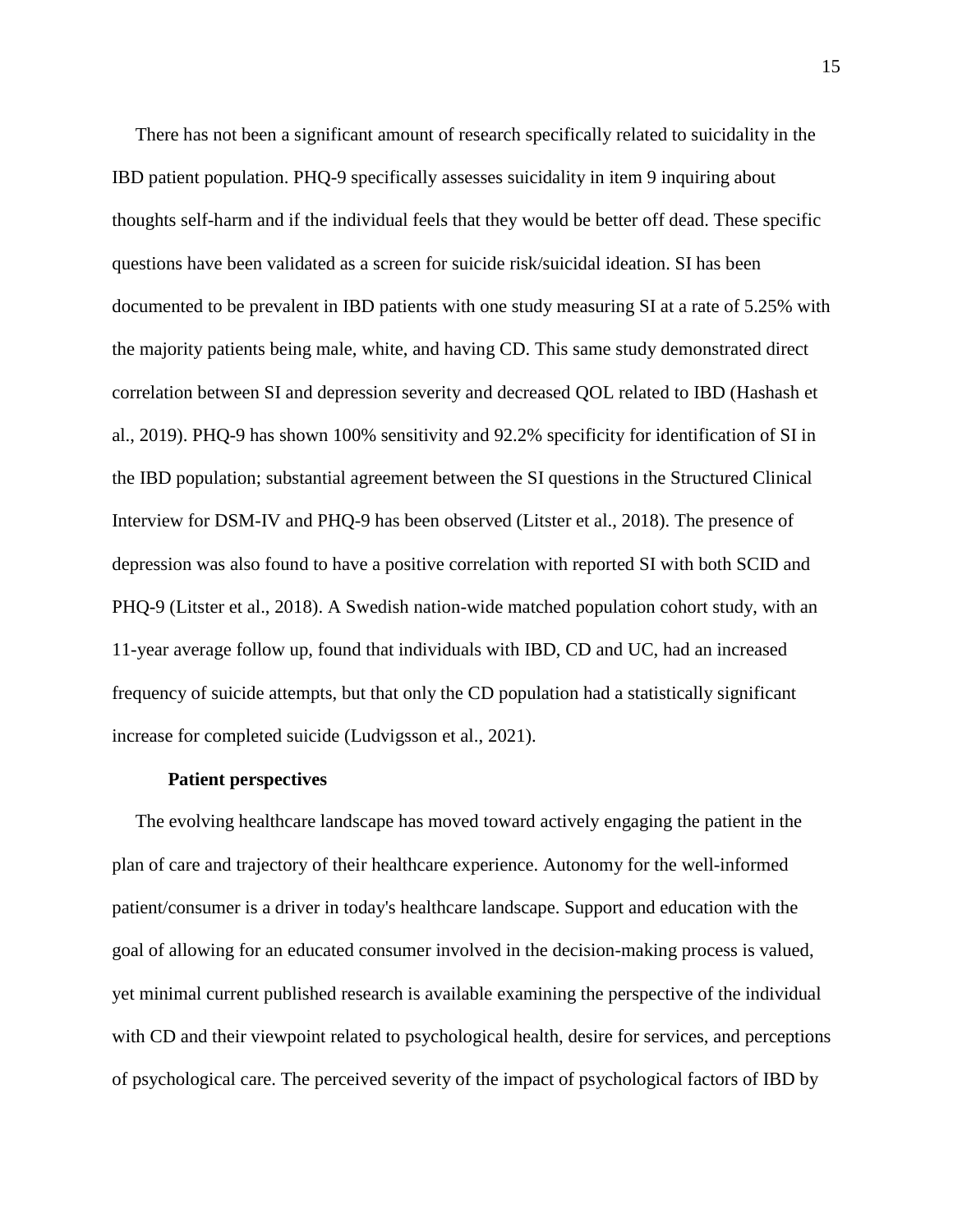providers and patients varies. Patients have reported that they believe that IBD can result in negative psychosocial impact and that there is an exacerbation of symptoms when they experience anxiety or depression. It has been reported that over 80% of providers disclosed never having asked about the impact of IBD on patient sexual life, and approximately 60% never inquired about the impact of disease on emotional state or in the workplace (Marín-Jiménez et al., 2017). A majority of patients reported that they feel it is important for their provider to inquire during regular visits about the impact of IBD on personal relationships and psychological wellness. Patients reported that treatment for psychological conditions should be part of their care, and that inclusion of a clinical psychologist as part of their treatment team was appropriate (Marín-Jiménez et al., 2017).

 A mixed method research study that utilized qualitative semi-structured face to face interviews reported findings supporting that depressive and anxiety symptoms were prevalent in the IBD population with specific themes and subthemes identified related to those symptoms. Symptoms of low mood were associated with fear of judgement and stigma, with the subthemes of lack of others understanding of the disease and concerns of perceived cleanliness. Jordan et al. (2017) found that patient self-report, perceptions, and lived experiences were consistent with past literature; the predominant qualitative aspect of the study was integrated with the quantitative well validated screening tools Generalized Anxiety Disorder 7-item (GAD-7) and PHQ-9. Qualitatively, themes and subthemes related to symptoms of anxiety and depression have been consistent; while patients have additionally expressed the desire for psychological care from a specialist familiar with the IBD disease process (Jordan et al., 2017). Participant lived experience supports the integration of routine depression screening during care through both qualitative findings and participant reported desire for psychological care from a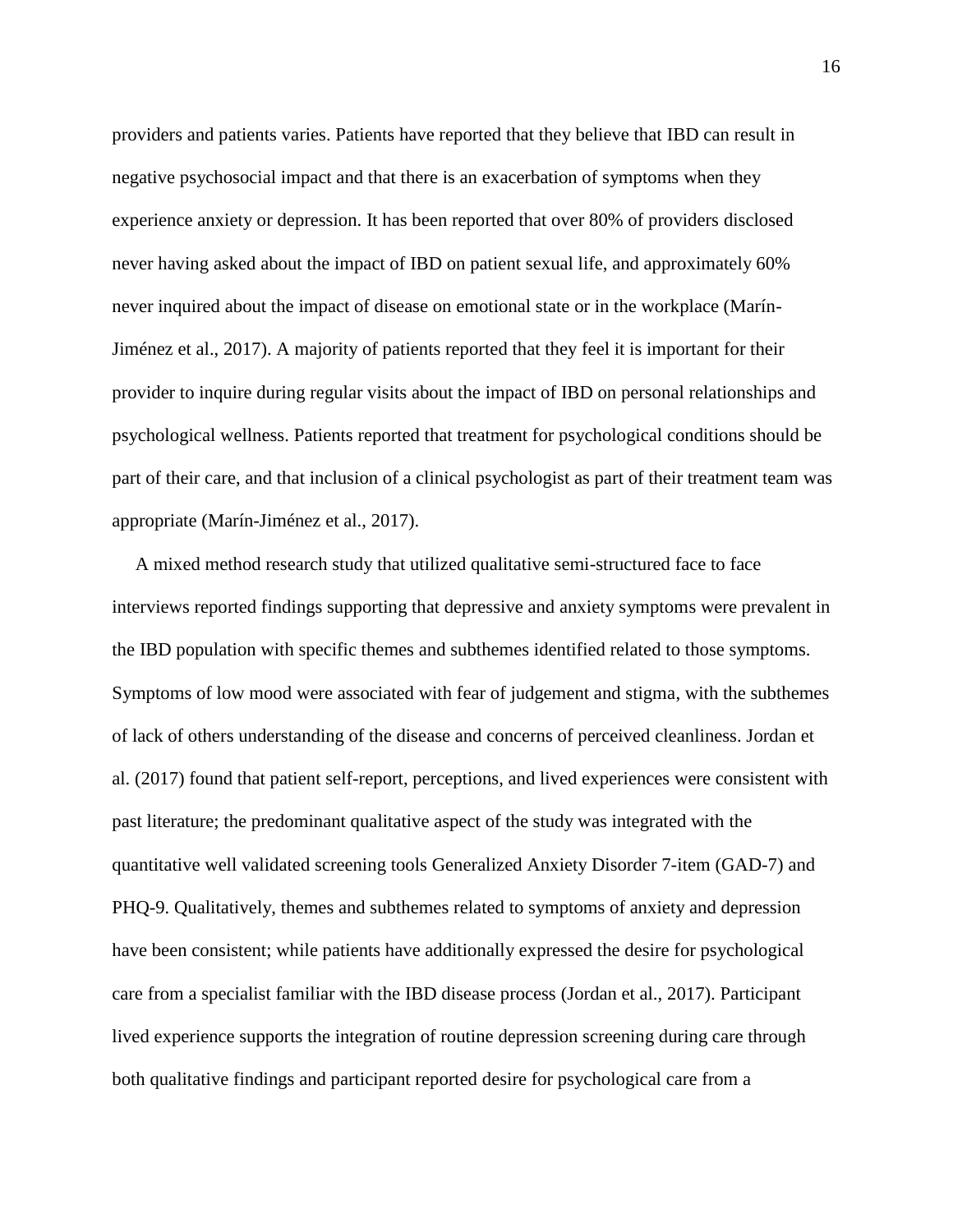professional with specialized IBD knowledge.

#### **Discussion**

 My proposed recommendation for practice change is the integration of routine depression screening of CD patients in the outpatient gastroenterology clinic setting utilizing PHQ-9. Current research demonstrates a consistent presence and prevalence of depression as a comorbidity with CD. The impact and frequency of depression in the CD population has been associated with alterations in disease activity, measures related to QOL, disability, and potentially self-care. The American College of Gastroenterology (ACG) has acknowledged the potential role psychological conditions may play in CD and published the following recommendation in 2018:

Perceived stress, depression, and anxiety, which are common in IBD, are factors that lead to decreased health-related quality of life in patients with Crohn's disease, and lead to lower adherence to provider recommendations. Assessment and management of stress, depression, and anxiety should be included as part of the comprehensive care of the Crohn's disease patient

(Strong recommendation, very low level of evidence) (Lichtenstein et al., 2018, p. 495). Although the level of evidence was considered very low the recommendation was strong, I would encourage providers to adopt the ACG recommendation for depression screening of CD patients with the goal of integrated holistic treatment.

 At the time of this review, the United States Preventive Services Task Force (USPSTF) published a recommendation related to depression screening in adults >18 years of age stating: "The USPSTF recommends screening for depression in the general adult population, including pregnant and postpartum women. Screening should be implemented with adequate systems in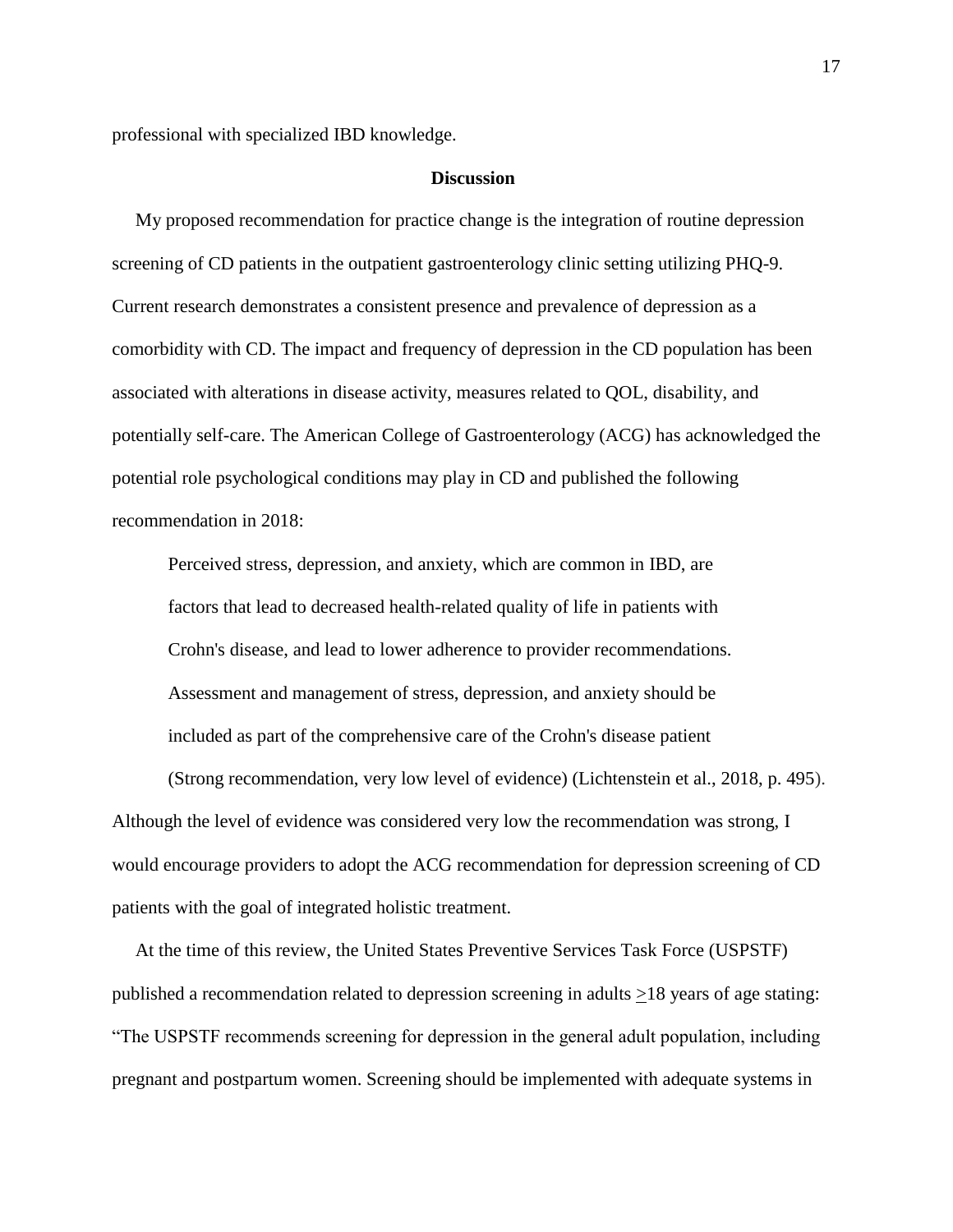place to ensure accurate diagnosis, effective treatment, and appropriate follow-up" (Siu et al., 2016, p.380). I would encourage gastroenterology providers to adopt the USPSTF recommendation as part of routine care in their adult CD patients and to utilize PHQ-9 for such routine screening. The PHQ-9 would be an ideal tool for practice integration because of patient self-administration, ease in rapid scoring, and high specificity.

 The routine screening for depression would assist in the identification and proper referral/treatment addressing depression in this population of interest. Screening and treating/referring, as appropriate may improve the clinical course of CD patients as well as have the potential to improve domains of the individuals' lives not directly measurable endoscopically, serologically, or histologically.

 The primary limitation of this literature review was that only one reviewer, the author, engaged in the evaluation of the material from initial search to inclusion. This potential for bias was addressed and mitigated using the formally published methods and standards for literature review and evaluation, PRISMA and the JHEBNP evidence rating scales.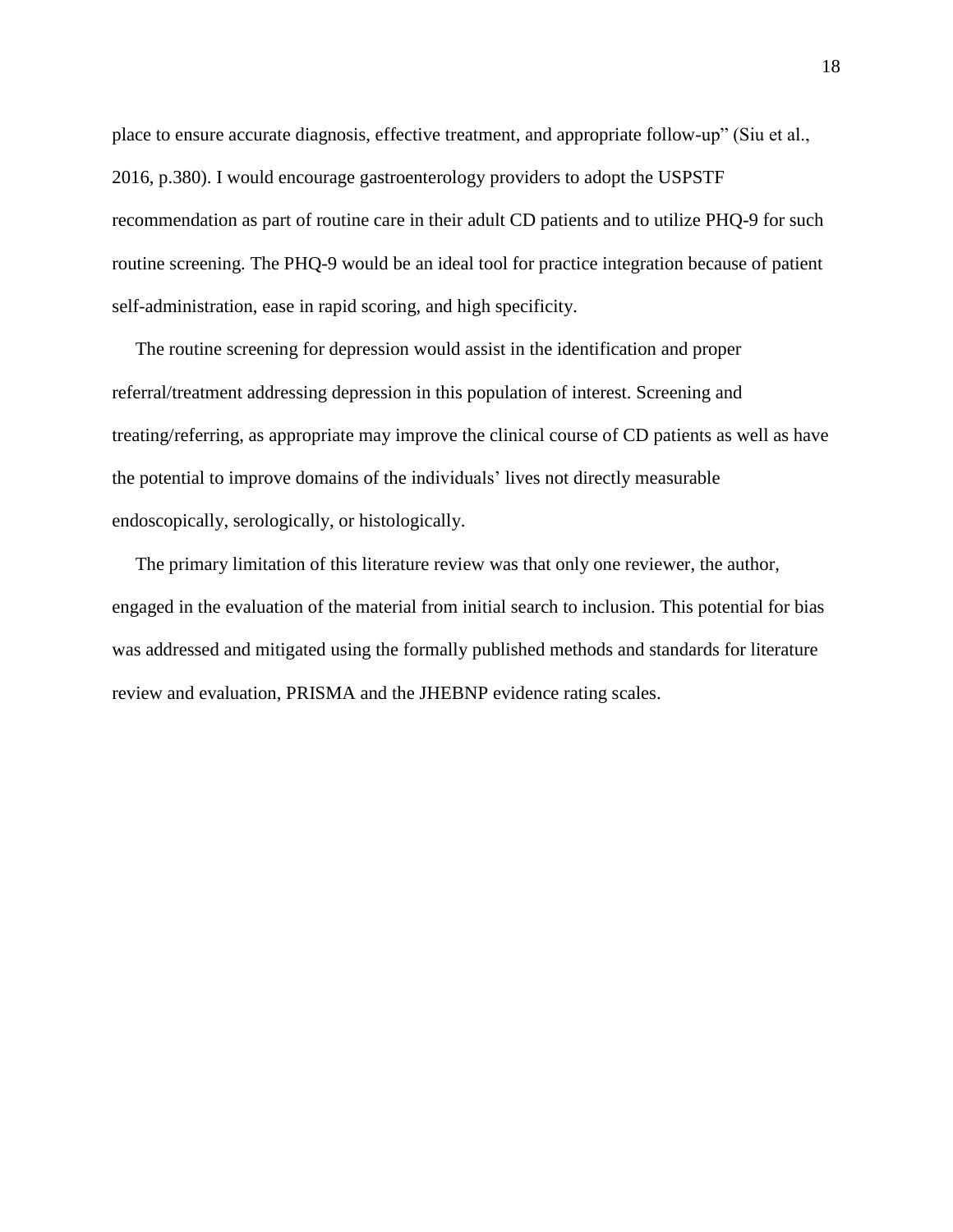#### References

- American Psychiatric Association. (2022). *Online assessment measures*. Psychiatry.org. https://www.psychiatry.org/psychiatrists/practice/dsm/educational-resources/assessmentmeasures
- Araki, M., Shinzaki, S., Yamada, T., Arimitsu, S., Komori, M., Shibukawa, N., Mukai, A., Nakajima, S., Kinoshita, K., Kitamura, S., Murayama, Y., Ogawa, H., Yasunaga, Y., Oshita, M., Fukui, H., Masuda, E., Tsujii, M., Kawai, S., Hiyama, S., & Inoue, T. (2020). Psychologic stress and disease activity in patients with inflammatory bowel disease: A multicenter cross-sectional study. *PLOS ONE*, *15*(5), e0233365. https://doi.org/10.1371/journal.pone.0233365
- Barnes, E. L., Kochar, B., Long, M. D., Kappelman, M. D., Martin, C. F., Korzenik, J. R., & Crockett, S. D. (2017). Modifiable risk factors for hospital readmission among patients with inflammatory bowel disease in a nationwide database. *Inflammatory Bowel Diseases*, *23*(6), 875–881. https://doi.org/10.1097/mib.0000000000001121
- Bernstein, C. N., Hitchon, C. A., Walld, R., Bolton, J. M., Sareen, J., Walker, J. R., Graff, L. A., Patten, S. B., Singer, A., Lix, L. M., El-Gabalawy, R., Katz, A., Fisk, J. D., & Marrie, R. A. (2019). Increased burden of psychiatric disorders in inflammatory bowel disease. *Inflammatory Bowel Diseases*, *25*(2), 360–368. https://doi.org/10.1093/ibd/izy235
- Bernstein, C. N., Zhang, L., Lix, L. M., Graff, L. A., Walker, J. R., Fisk, J. D., Patten, S. B., Hitchon, C. A., Bolton, J. M., Sareen, J., El-Gabalawy, R., Marriott, J., & Marrie, R. A. (2018). The validity and reliability of screening measures for depression and anxiety disorders in inflammatory bowel disease. *Inflammatory Bowel Diseases*, *24*(9), 1867– 1875. https://doi.org/10.1093/ibd/izy068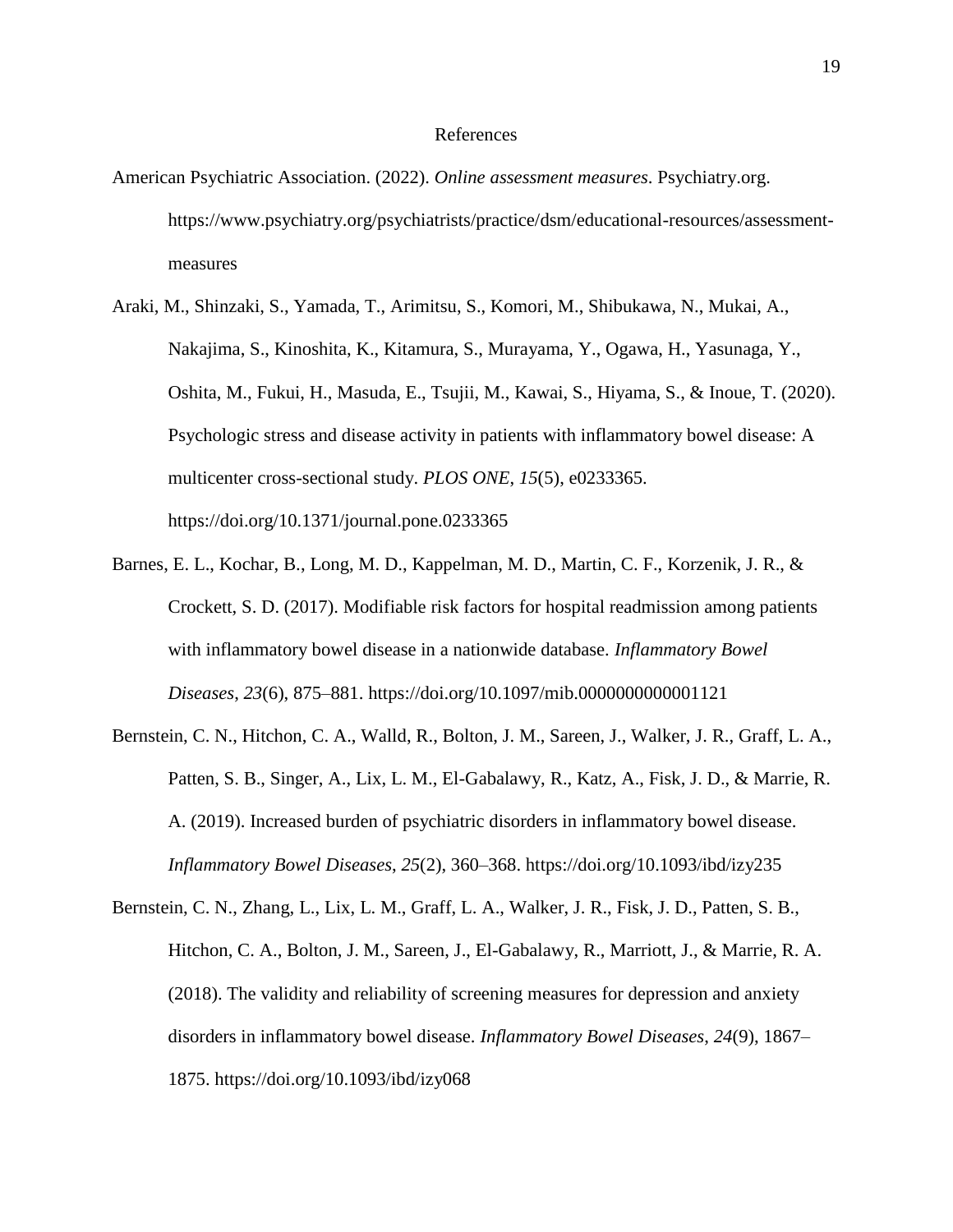- Bhamre, R., Sawrav, S., Adarkar, S., Sakaria, R., & J Bhatia, S. (2018). Psychiatric comorbidities in patients with inflammatory bowel disease. *Indian Journal of Gastroenterology*, *37*(4), 307–312. https://doi.org/10.1007/s12664-018-0870-9
- Bhandari, S., Larson, M. E., Kumar, N., & Stein, D. (2017). Association of inflammatory bowel disease (IBD) with depressive symptoms in the United States population and independent predictors of depressive symptoms in an IBD population: A NHANES study. *Gut and Liver*, *11*(4), 512–519. https://doi.org/10.5009/gnl16347
- Bieliński, M., Lesiewska, N., Bielińska, J., Liebert, A., Mieczkowski, A., Sopońska-Brzoszczyk, P., Brzoszczyk, B., Kłopocka, M., & Borkowska, A. (2018). Affective temperament in inflammatory bowel diseases: Another brick in the wall of differentiation. *PLOS ONE*, *13*(11), e0205606. https://doi.org/10.1371/journal.pone.0205606
- Byrne, G., Rosenfeld, G., Leung, Y., Qian, H., Raudzus, J., Nunez, C., & Bressler, B. (2017). Prevalence of anxiety and depression in patients with inflammatory bowel disease. *Canadian Journal of Gastroenterology & Hepatology*, *2017*(6496727). https://doi.org/10.1155/2017/6496727
- Calixto, R. P., Flores, C., & Francesconi, C. F. (2018). Inflammatory bowel disease: Impact on scores of quality of life, depression and anxiety in patients attending a tertiary care center in Brazil. *Arquivos de Gastroenterologia*, *55*(3), 202–207. https://doi.org/10.1590/s0004- 2803.201800000-54
- Calloway, A., Dalal, R., Beaulieu, D. B., Duley, C., Annis, K., Gaines, L., Slaughter, C., Schwartz, D. A., & Horst, S. (2017). Depressive symptoms predict anti-tumor necrosis factor therapy noncompliance in patients with inflammatory bowel disease. *Digestive Diseases and Sciences*, *62*(12), 3563–3567. https://doi.org/10.1007/s10620-017-4800-y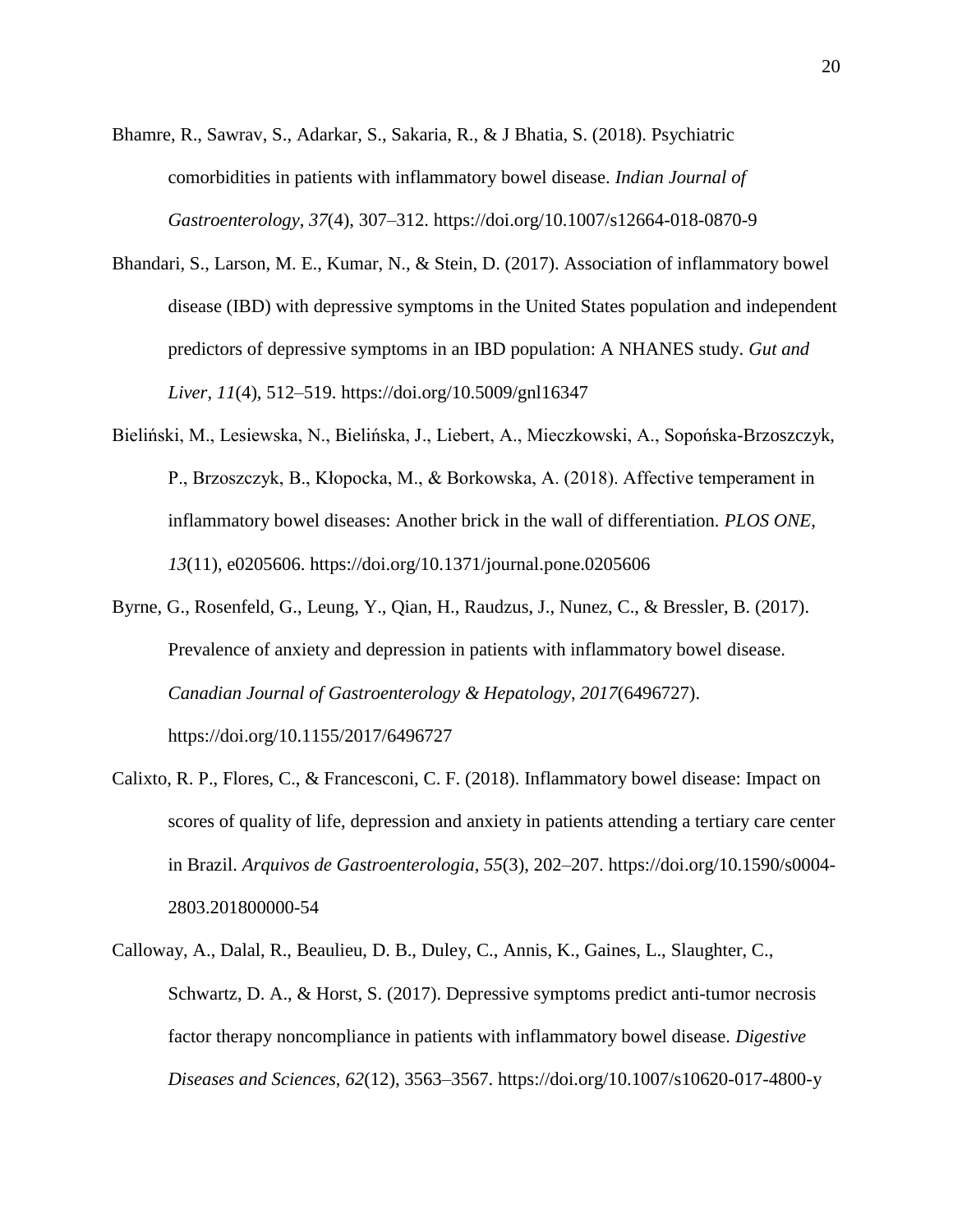- Chan, W., Shim, H. H., Lim, M. S., Sawadjaan, F. L. B., Isaac, S. P., Chuah, S. W., Leong, R., & Kong, C. (2017). Symptoms of anxiety and depression are independently associated with inflammatory bowel disease-related disability. *Digestive and Liver Disease*, *49*(12), 1314–1319. https://doi.org/10.1016/j.dld.2017.08.020
- Chang, L.-Y., Wu, S.-Y., Chiang, C.-E., & Tsai, P.-S. (2017). Depression and self-care maintenance in patients with heart failure: A moderated mediation model of self-care confidence and resilience. *European Journal of Cardiovascular Nursing*, *16*(5), 435–443. https://doi.org/10.1177/1474515116687179
- Dang, D., & Dearholt, S. (2018). *Johns Hopkins nursing evidence-based practice: Model and guidelines* (3rd ed.). Sigma Theta Tau International.
- Gaines, L. S., Slaughter, J. C., Horst, S. N., Schwartz, D. A., Beaulieu, D. B., Haman, K. L., Wang, L., Martin, C. F., Long, M. D., Sandler, R. S., & Kappelman, M. D. (2016). Association between affective-cognitive symptoms of depression and exacerbation of Crohn's disease. *American Journal of Gastroenterology*, *111*(6), 864–870. https://doi.org/10.1038/ajg.2016.98
- Gaines, L. S., Slaughter, J. C., Schwartz, D. A., Beaulieu, D. B., Horst, S. N., Dalal, R. L., Scoville, E. A., Sandler, R. S., & Kappelman, M. D. (2020). Does reverse causality underlie the temporal relationship between depression and Crohn's disease? *Inflammatory Bowel Diseases*, *26*(3), 423–428. https://doi.org/10.1093/ibd/izz123
- Gao, X., Tang, Y., Lei, N., Luo, Y., Chen, P., Liang, C., Duan, S., & Zhang, Y. (2021). Symptoms of anxiety/depression is associated with more aggressive inflammatory bowel disease. *Scientific Reports*, *11*(1), 1440. https://doi.org/10.1038/s41598-021-81213-8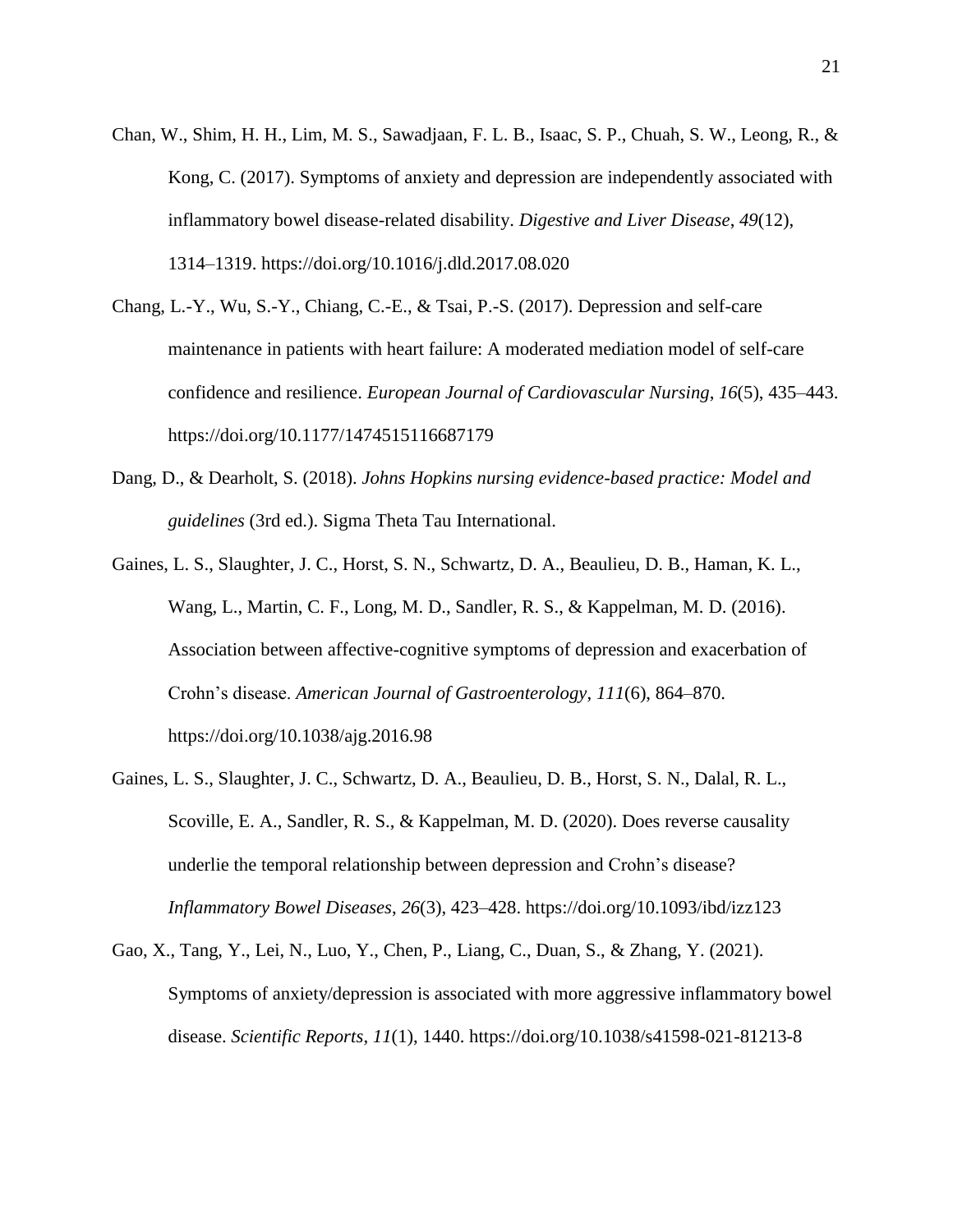- Geiss, T., Schaefert, R. M., Berens, S., Hoffmann, P., & Gauss, A. (2018). Risk of depression in patients with inflammatory bowel disease. *Journal of Digestive Diseases*, *19*(8), 456– 467. https://doi.org/10.1111/1751-2980.12644
- Gracie, D. J., Williams, C. J. M., Sood, R., Mumtaz, S., Bholah, H. M., Hamlin, J. P., & Ford, A. C. (2016). Poor correlation between clinical disease activity and mucosal inflammation, and the role of psychological comorbidity, in inflammatory bowel disease. *American Journal of Gastroenterology*, *111*(4), 541–551. https://doi.org/10.1038/ajg.2016.59
- Hashash, J. G., Vachon, A., Ramos Rivers, C., Regueiro, M. D., Binion, D. G., Altman, L., Williams, C., & Szigethy, E. (2019). Predictors of suicidal ideation among IBD outpatients. *Journal of Clinical Gastroenterology*, *53*(1), e41–e45. https://doi.org/10.1097/mcg.0000000000001094
- IsHak, W. W., Pan, D., Steiner, A. J., Feldman, E., Mann, A., Mirocha, J., Danovitch, I., & Melmed, G. Y. (2017). Patient-Reported outcomes of quality of life, functioning, and gi/psychiatric symptom severity in patients with inflammatory bowel disease (IBD). *Inflammatory Bowel Diseases*, *23*(5), 798–803.

https://doi.org/10.1097/mib.0000000000001060

- Jackson, B. D., Con, D., Gorelik, A., Liew, D., Knowles, S., & De Cruz, P. (2018). Examination of the relationship between disease activity and patient-reported outcome measures in an inflammatory bowel disease cohort. *Internal Medicine Journal*, *48*(10), 1234–1241. https://doi.org/10.1111/imj.13937
- Jordan, C., Ohlsen, R., Hayee, B., & Chalder, T. (2017). A qualitative study exploring the experience of people with IBD and elevated symptoms of anxiety and low mood and the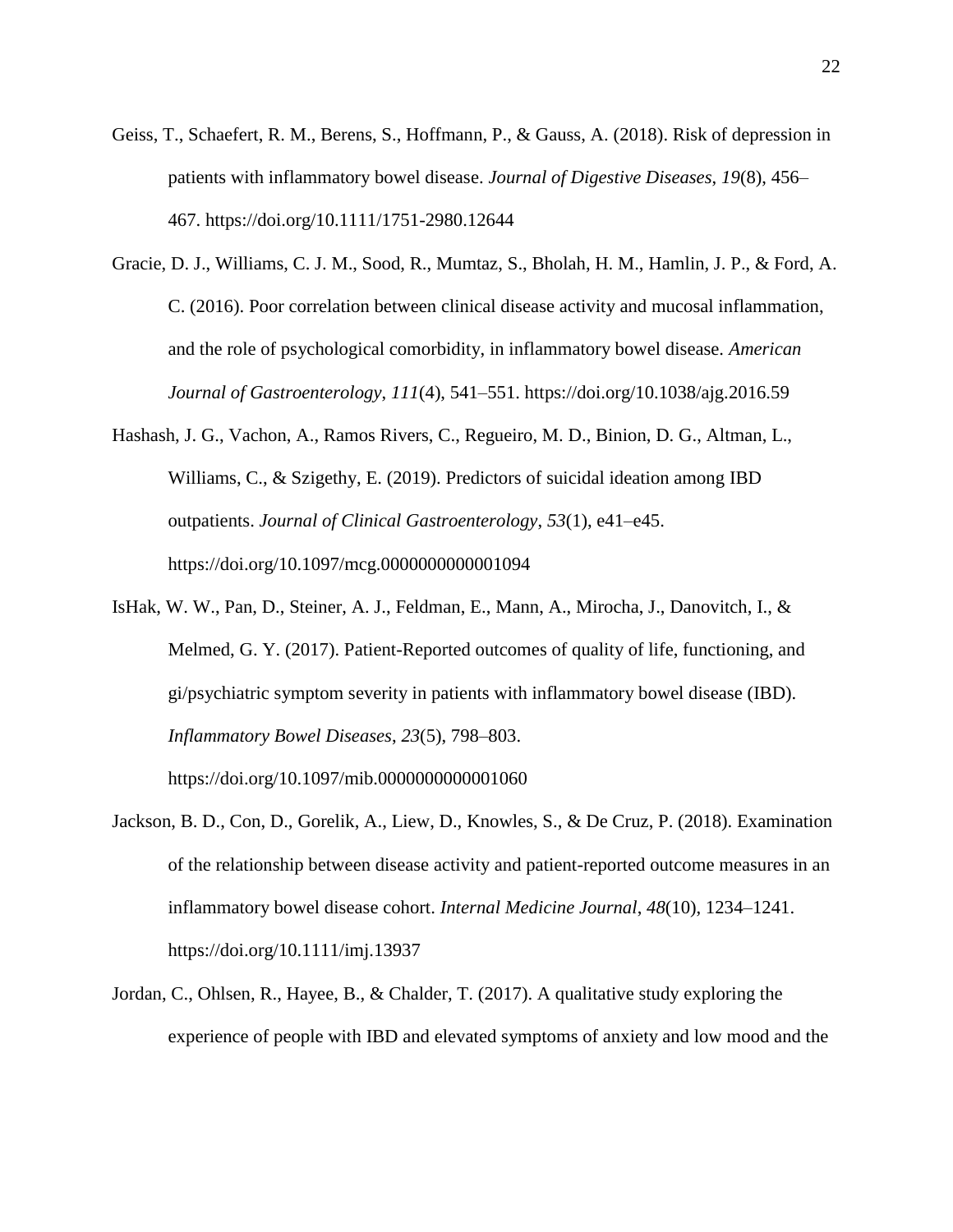type of psychological help they would like. *Psychology & Health*, *33*(5), 634–651. https://doi.org/10.1080/08870446.2017.1381958

- Keefer, L., & Kane, S. V. (2017). Considering the bidirectional pathways between depression and IBD: Recommendations for comprehensive IBD care. *Gastroenterology and Hepatology*, *13*(3), 164–169.
- Kim, M. C., Jung, Y. S., Song, Y. S., Lee, J. I., Park, J. H., Sohn, C. I., Choi, K. Y., & Park, D. I. (2016). Factors associated with anxiety and depression in Korean patients with inactive inflammatory bowel disease. *Gut and Liver*, *10*(3). https://doi.org/10.5009/gnl15188
- Kochar, B., Barnes, E. L., Long, M. D., Cushing, K. C., Galanko, J., Martin, C. F., Raffals, L. E., & Sandler, R. S. (2018). Depression is associated with more aggressive inflammatory bowel disease. *American Journal of Gastroenterology*, *113*(1), 80–85. https://doi.org/10.1038/ajg.2017.423
- Kochar, B., Martin, C. F., Kappelman, M. D., Spiegel, B. M., Chen, W., Sandler, R. S., & Long, M. D. (2018). Evaluation of gastrointestinal patient reported outcomes measurement information system (GI-PROMIS®) symptom scales in subjects with inflammatory bowel diseases. *American Journal of Gastroenterology*, *113*(1), 72–79. https://doi.org/10.1038/ajg.2017.240
- Kroenke, K., Spitzer, R. L., & Williams, J. B. W. (2001). The PHQ-9: Validity of a brief depression severity measure. *Journal of General Internal Medicine*, *16*(9), 606–613. https://doi.org/10.1046/j.1525-1497.2001.016009606.x
- Lichtenstein, G. R., Loftus, E. V., Isaacs, K. L., Regueiro, M. D., Gerson, L. B., & Sands, B. E. (2018). ACG clinical guideline: Management of Crohn's Disease in adults. *The American Journal of Gastroenterology*, *113*(4), 481–517. https://doi.org/10.1038/ajg.2018.27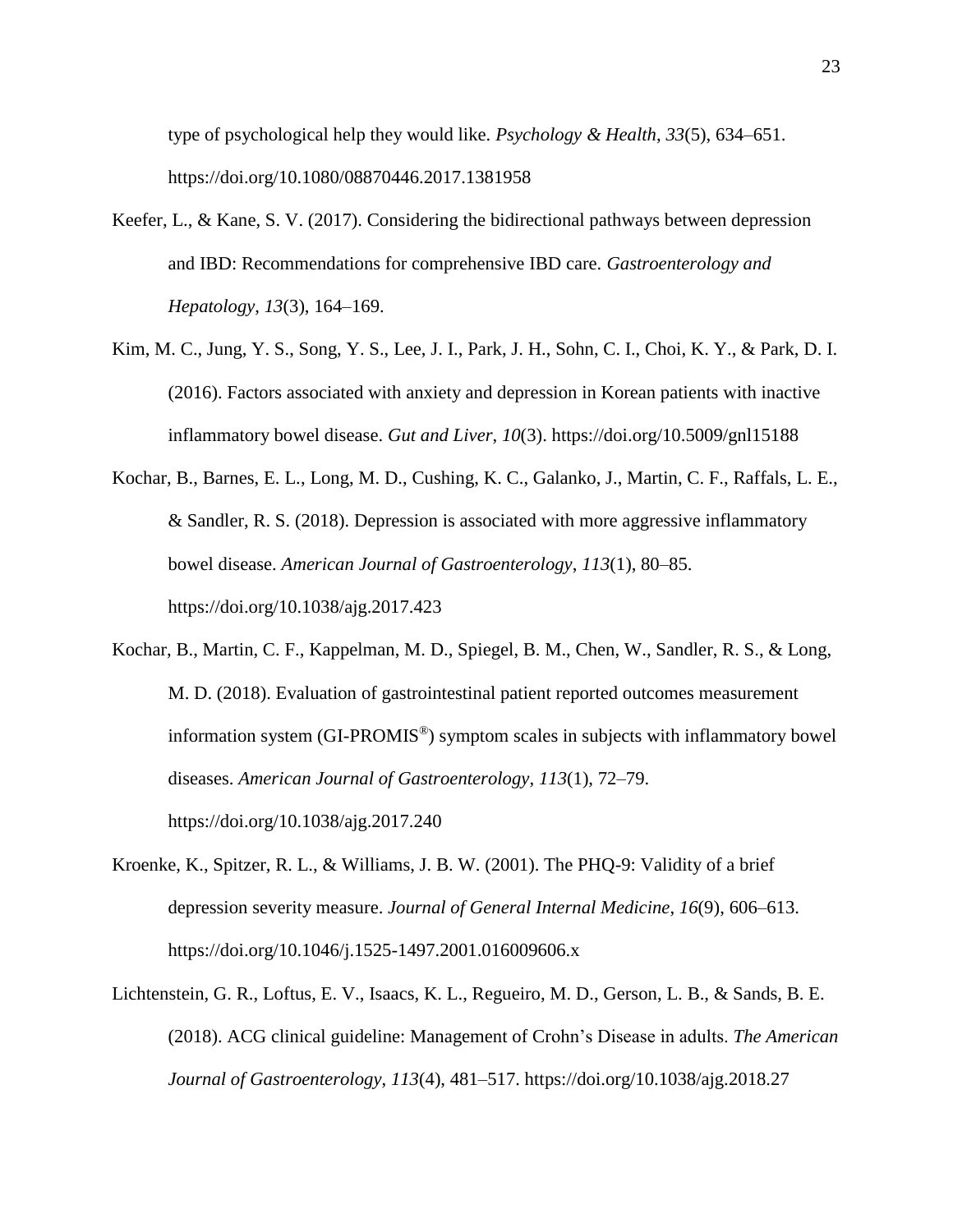- Litster, B., Bernstein, C. N., Graff, L. A., Walker, J. R., Fisk, J. D., Patten, S. B., Bolton, J. M., Sareen, J., El-Gabalawy, R., & Marrie, R. A. (2018). Validation of the PHQ-9 for suicidal ideation in persons with inflammatory bowel disease. *Inflammatory Bowel Diseases*, *24*(8), 1641–1648. https://doi.org/10.1093/ibd/izy032
- Lorig, K. R., & Holman, H. R. (2003). Self-management education: History, definition, outcomes, and mechanisms. *Annals of Behavioral Medicine*, *26*(1), 1–7. https://doi.org/10.1207/s15324796abm2601\_01
- Ludvigsson, J. F., Olén, O., Larsson, H., Halfvarson, J., Almqvist, C., Lichtenstein, P., & Butwicka, A. (2021). Association between inflammatory bowel disease and psychiatric morbidity and suicide: A Swedish nationwide population-based cohort study with sibling comparisons. *Journal of Crohn's and Colitis*, *15*(11), 1824–1836. https://doi.org/10.1093/ecco-jcc/jjab039
- Marín-Jiménez, I., Gobbo Montoya, M., Panadero, A., Cañas, M., Modino, Y., Romero de Santos, C., Guardiola, J., Carmona, L., & Barreiro-de Acosta, M. (2017). Management of the psychological impact of inflammatory bowel disease. *Inflammatory Bowel Diseases*, *23*(9), 1492–1498. https://doi.org/10.1097/mib.0000000000001205
- Mikocka-Walus, A., Pittet, V., Rossel, J.-B., von Känel, R., & Swiss IBD Cohort Study Group. (2016). Symptoms of depression and anxiety are independently associated with clinical recurrence of inflammatory bowel disease. *Clinical Gastroenterology and Hepatology: The Official Clinical Practice Journal of the American Gastroenterological Association*, *14*(6), 829-835.e1. https://doi.org/10.1016/j.cgh.2015.12.045
- Navabi, S., Gorrepati, V. S., Yadav, S., Chintanaboina, J., Maher, S., Demuth, P., Stern, B., Stuart, A., Tinsley, A., Clarke, K., Williams, E. D., & Coates, M. D. (2018). Influences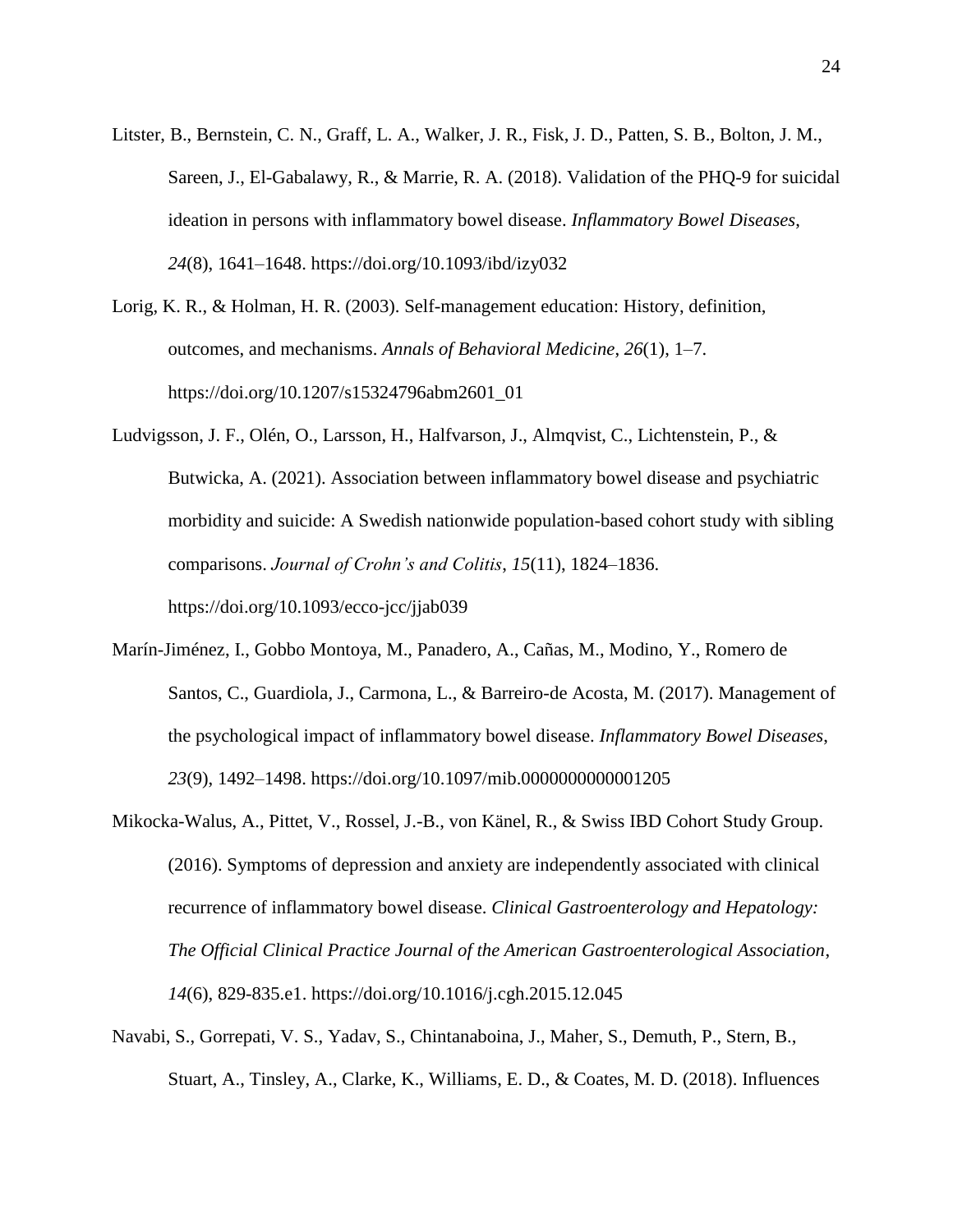and impact of anxiety and depression in the setting of inflammatory bowel disease. *Inflammatory Bowel Diseases*, *24*(11), 2303–2308. https://doi.org/10.1093/ibd/izy143

- Page, M. J., McKenzie, J. E., Bossuyt, P. M., Boutron, I., Hoffmann, T. C., Mulrow, C. D., Shamseer, L., Tetzlaff, J. M., Akl, E. A., Brennan, S. E., Chou, R., Glanville, J., Grimshaw, J. M., Hróbjartsson, A., Lalu, M. M., Li, T., Loder, E. W., Mayo-Wilson, E., McDonald, S., & McGuinness, L. A. (2021). The PRISMA 2020 statement: An updated guideline for reporting systematic reviews. *BMJ*, *372*(71), n71. https://doi.org/10.1136/bmj.n71
- Rubin, D. T., Sninsky, C., Siegmund, B., Sans, M., Hart, A., Bressler, B., Bouhnik, Y., Armuzzi, A., & Afzali, A. (2021). International perspectives on management of inflammatory bowel disease: Opinion differences and similarities between patients and physicians from the IBD GAPPS survey. *Inflammatory Bowel Diseases*, *27*(12), 1942–1953. https://doi.org/10.1093/ibd/izab006
- Siu, A. L., Bibbins-Domingo, K., Grossman, D. C., Baumann, L. C., Davidson, K. W., Ebell, M., García, F. A. R., Gillman, M., Herzstein, J., Kemper, A. R., Krist, A. H., Kurth, A. E., Owens, D. K., Phillips, W. R., Phipps, M. G., & Pignone, M. P. (2016). Screening for depression in adults. *JAMA*, *315*(4), 380–387. https://doi.org/10.1001/jama.2015.18392
- Sun, Y., Fu, Z., Bo, Q., Mao, Z., Ma, X., & Wang, C. (2020). The reliability and validity of PHQ-9 in patients with major depressive disorder in psychiatric hospital. *BMC Psychiatry*, *20*(1). https://doi.org/10.1186/s12888-020-02885-6
- Tomazoni, E. I., & Benvegnù, D. M. (2018). Symptoms of anxiety and depression, and quality of life of patients with Crohn's disease. *Arquivos de Gastroenterologia*, *55*(2), 148–153. https://doi.org/10.1590/s0004-2803.201800000-26